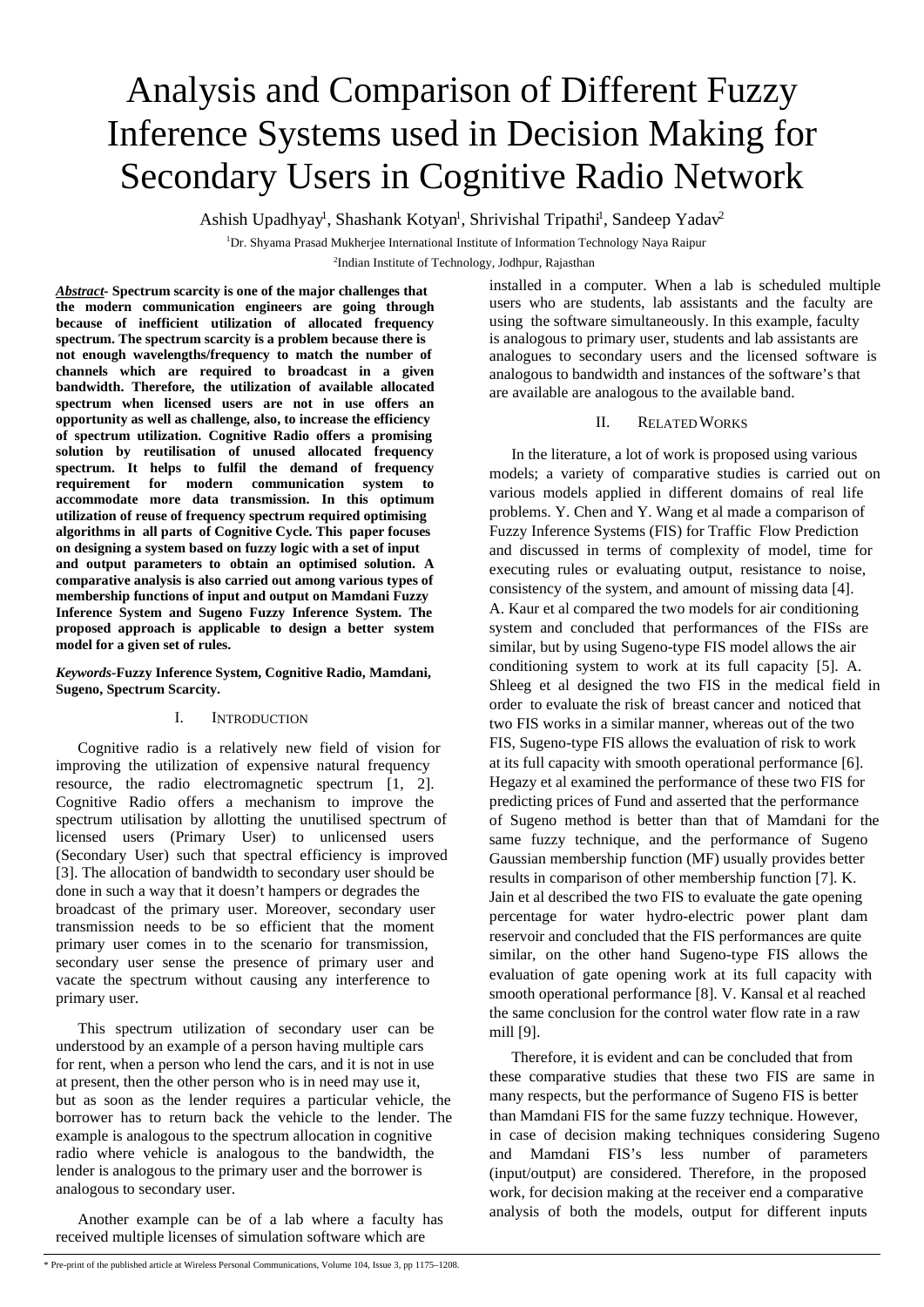parameters as well as for different types of membership functions (MF) are carried out.

## III. SIMULATION MODEL AND PARAMETERS

In the proposed work MATLAB® Fuzzy Logic Toolbox™ is used for the simulation and analysis. Fuzzy Logic Toolbox™ of MATLAB® has apps, functions and a Simulink® block for analysis and simulation, and a GUI for designing Fuzzy inference systems. The MATLAB® toolbox offers two forms of configurable FIS namely Mamdani and Sugeno. The available functions in MATLAB® provide common methods for simulation and analysis such as, like fuzzy clustering and adaptive neurofuzzy learning. Moreover, it also facilitates to implement simple logic rules, which corresponds to complex behavioural problems, in a fuzzy inference system [10].

When the situations are encountered where results are not exact but approximate, then fuzzy logic is preferred [11]. It was first introduced by L. Zadeh [12]. Fig. 1 shows the fuzzy logic block diagram [13, 20]. The possible lists of input parameters, which are considered in the proposed work, are listed in Table I. A brief introduction the parameters, which are considered in the proposed work, are as:

- 1) **Signal strength or Field Strength**: This parameter is used to determine the output power of the transmitter as received by secondary users' antenna at a distance from the transmitting antenna [14].
- 2) **Spectrum Demand**: It is used to determine how many secondary users are competing for a given bandwidth [14].
- 3) **Signal to Interference Noise Ratio**: It is the ratio of desired signal from the transmitter to the undesired signal (noise) plus interference from other transmitters [14, 15].

 $SINR_{db} = 10 \log \frac{\text{desired signal}}{\text{factor} \cdot \text{area}}$ 

interference signal + noise signal 4) **Interference**: Primary User interference is measured

using interference temperature model. It is a metric proposed by Federal Communications Commission (FC(C) for interference analysis. It examines the maximum allowed Radio Frequency (RF) interference acceptable at a receiving antenna given by,

$$
T_I\left(f_C,\,B\right)=\frac{P_I(f_C,\,B}{k\,\times\,B}
$$

where  $P_I(f_c, (B))$  is the average interference power in Watts centred at  $f_c$  covering bandwidth B measured in Hertz and T<sub>I</sub> is specified in Kelvin, and Boltzmann's constant k is  $1.38 \times 10^{-23}$  Joules [15].

- 5) **Channel Quality**: Its value is based on Received Signal Strength Indication (RSSI) and Bit Error Rate (BER) [15].
- 6) **Susceptibility**: It defines the rate of change of channel selection due to the cause of some change in parameter meaning, when we switch to another channel its value tells that how much susceptibility in the channel is acceptable for the successful transmission to ensue and



Fig. 1. Fuzzy Logic and Defuzzification

#### TABLE I

| Input /Output | Parameter Name                                |  |  |
|---------------|-----------------------------------------------|--|--|
| Input 1       | Signal strength                               |  |  |
| Input 2       | Spectrum Demand                               |  |  |
|               | Signal To Noise Ratio (Signal to              |  |  |
| Input 3       | Interference plus Noise Ratio)                |  |  |
| Input 4       | Interference                                  |  |  |
| Input 5       | <b>Channel Quality</b>                        |  |  |
| Input 6       | Susceptibility                                |  |  |
| Input 7       | <b>Spectrum Utilisation Efficiency</b>        |  |  |
| Input 8       | Degree of Mobility                            |  |  |
| Input 9       | Distance to Primary User                      |  |  |
| Input 10      | Secondary User Traffic Intensity              |  |  |
| Input 11      | <b>Bandwidth Allocation Traffic Intensity</b> |  |  |
| Input 12      | <b>Access Latency</b>                         |  |  |
| Input 13      | <b>Traffic Priority</b>                       |  |  |
| Output 1      | <b>Channel Selection Probability</b>          |  |  |
| Output 2      | <b>Handoff Status</b>                         |  |  |
| Output 3      | Channel Gain                                  |  |  |
| Output 4      | Access the Spectrum                           |  |  |
| Output 5      | <b>Access Latency</b>                         |  |  |
| Output 6      | <b>Bandwidth Allocation</b>                   |  |  |

to maximize the throughput, too [15]. It is evaluated mathematically as:

Channel Susceptibility

- = Total free time of a channel
- $\times$  100 (Total usage time of a channel
- $\times$  Total number of arrivals)
- + Total free time of a channel
- 7) **Spectrum Utilisation Efficiency (ηη <sup>s</sup>)**: The ratio of the spectrum band which will be allocated to the secondary user to the available band [16].

 $\eta_s =$ Spectrum Band for Secondary User Available Specrum Band

- 8) **Degree of Mobility**: Mobility of secondary users reduces the capability of detecting signal from the primary users and if the secondary user is unable to detect the primary signal then it is possible that it will incorrectly determine that the spectrum is unused which will lead to interference to other users [16]. (Hidden node problem)
- 9) **Distance to Primary User**: It is the distance between primary user and secondary user. Since, the location of the primary users is unknown therefore we can consider Signal-to-Noise Ratio (SNR) as a proxy for distance as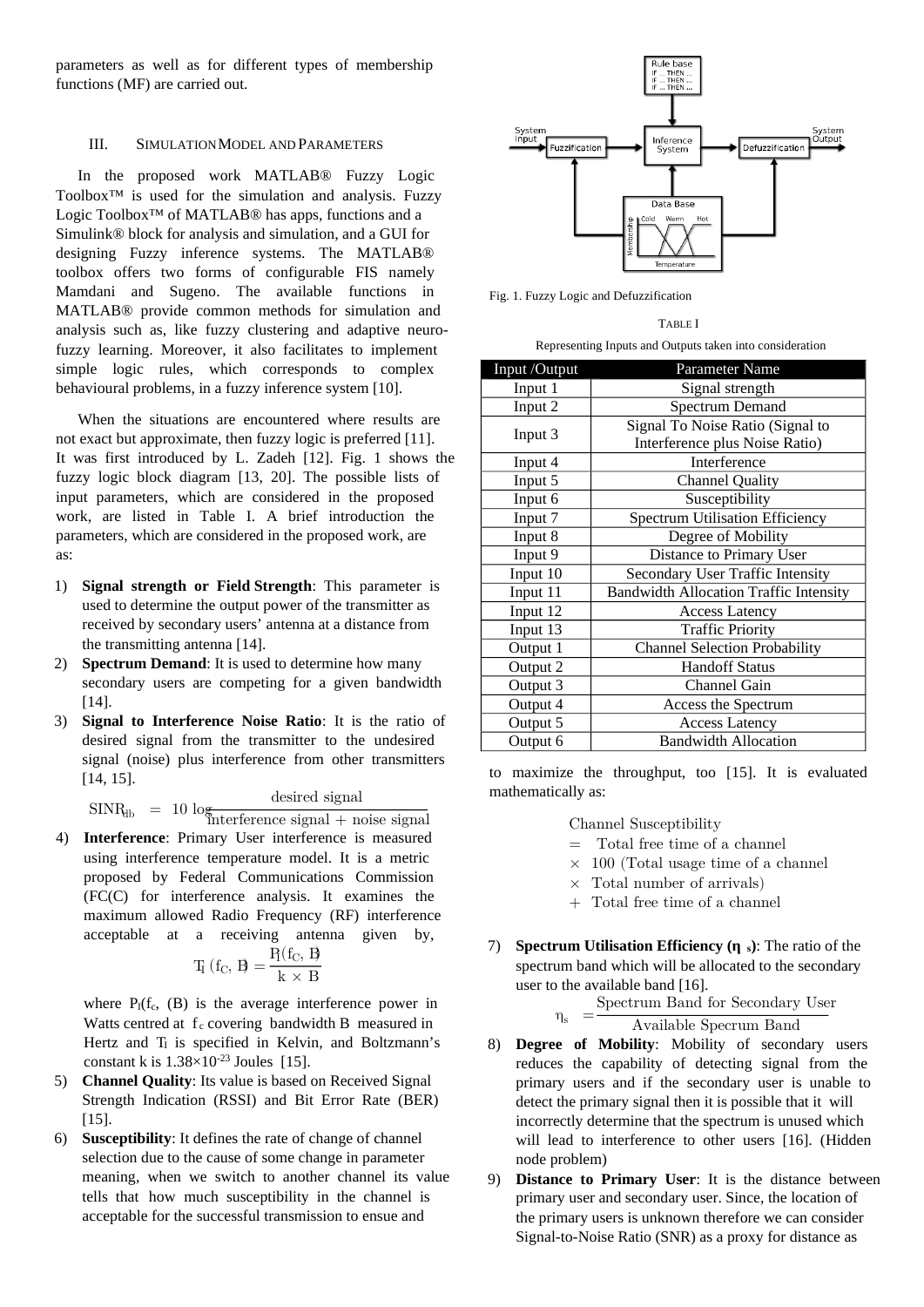SNR is directly proportional to distance [16] SNR at the secondary user,  $\gamma_s$ , is evaluated as:

$$
= 10\log \frac{\text{Transmission power of the primary user}}{\text{Noise power denoted by } \sigma_1^2}
$$

- 10) **Secondary User Traffic Intensity**: The queue storing all the entries of secondary users is referred as a Secondary Users Queue (SUQ) and the rate of entries made in SUQ is termed as secondary user traffic intensity [17].
- 11) **Bandwidth Allocation Traffic Intensity**: The queue which stores all entries of Secondary Users as well as Primary User is referred as a bandwidth allocation queue (BAQ) and the traffic i.e., how fast there are entries in the queue is referred as Bandwidth Allocation Traffic Intensity [17].
- 12) **Access Latency (T)**: Time interval between the request initiated by the Secondary User and the request granted for required bandwidth is known as access latency, and its value is evaluated as given in [17, 18].

$$
T = \frac{N_1 + N_2}{\lambda_1 + \lambda_2} = \frac{\frac{\rho_1}{1 - \rho_1} + \rho_2(1 - P_B)}{\lambda_1 + \lambda_2}
$$

- 13) **Traffic Priority**: It determines the nature of the traffic in the scenarios when Secondary User is ready to transmit. In addition to that, the real-time applications have higher priority than the non-real-time applications [17].
- 14) **Channel Selection Probability**: This parameter is determined to know the channel selection by Secondary User [14].
- 15) **Handoff Status**: Secondary user uses different frequency band or Handoffs when secondary users' Quality of Service (QoS) degrades [15].
- 16) **Channel Gain (H)**: It is defined as given in [15]:  $H =$ Signal received by Receiver − Noise Term

Signal sent

- 17) **Access the Spectrum**: It is used to determine a Fuzzy variable which is most suitable for secondary user in having the rights to access the spectrum [16].
- 18) **Bandwidth Allocation**: A Factor to decide the bandwidth that may be allocated to the Secondary User [17].

## IV. RESULTS AND EXPLANATIONS

Decision process is examined by considering different possible combinations of input parameters, as mentioned in Table I, in their different possible states (Very High, High, Moderate, Low, Very Low, etc.) in the Table II to Table VII. The different possible states values of input parameters have been filled by following the rule as;

> $IF \prod Input_i$  has fuzzy logic  $F_x$ )  $\boldsymbol{n}$  $i=1$ THEN (Output has Fuzzy logic  $F$ )

Where  $F_x$  and  $F_y \in$  Fuzzy Logic

#### TABLE II

Represents Dependence of Channel Selection on Signal strength, Spectrum Demand and Signal to Interference and Noise Ratio

| Input 1<br>Signal<br>strength | Input 2<br>Spectrum<br>Demand      | Input 3<br>Signal to<br>Noise Ratio | Decision 1<br><b>Channel Selection</b><br>Possibility |
|-------------------------------|------------------------------------|-------------------------------------|-------------------------------------------------------|
| Very High                     | Very High                          | Very High                           | Moderate                                              |
| Very High                     | Very High                          | High                                | Low                                                   |
| Very High                     | Very High                          | Moderate                            | <b>Very Low</b>                                       |
| Very High                     | Very High                          | Low                                 | <b>Very Low</b>                                       |
| Very High                     | Very High                          | <b>Very Low</b>                     | <b>Very Low</b>                                       |
| Very High                     | High                               | Very High                           | High                                                  |
| Very High                     | High                               | High                                | Moderate                                              |
| Very High                     | High                               | <b>Moderate</b>                     | Low                                                   |
| Very High<br>Very High        | High<br>High                       | Low<br><b>Very Low</b>              | <b>Very Low</b><br><b>Very Low</b>                    |
| Very High                     | <b>Moderate</b>                    | Very High                           | Very High                                             |
| Very High                     | <b>Moderate</b>                    | High                                | High                                                  |
| Very High                     | Moderate                           | Moderate                            | Moderate                                              |
| Very High                     | Moderate                           | Low                                 | Low                                                   |
| Very High                     | Moderate                           | <b>Very Low</b>                     | <b>Very Low</b>                                       |
| Very High                     | Low                                | Very High                           | Very High                                             |
| Very High                     | Low                                | High                                | Very High                                             |
| Very High                     | Low                                | Moderate                            | High                                                  |
| Very High                     | Low                                | Low                                 | Moderate                                              |
| Very High                     | Low                                | <b>Very Low</b>                     | Low                                                   |
| Very High                     | <b>Very Low</b>                    | Very High                           | Very High                                             |
| Very High                     | <b>Very Low</b>                    | High<br><b>Moderate</b>             | Very High<br>Very High                                |
| Very High<br>Very High        | <b>Very Low</b><br><b>Very Low</b> | Low                                 | High                                                  |
| Very High                     | <b>Very Low</b>                    | <b>Very Low</b>                     | Moderate                                              |
| High                          | Very High                          | Very High                           | Moderate                                              |
| High                          | Very High                          | High                                | Low                                                   |
| High                          | Very High                          | <b>Moderate</b>                     | <b>Very Low</b>                                       |
| High                          | Very High                          | Low                                 | <b>Very Low</b>                                       |
| High                          | Very High                          | <b>Very Low</b>                     | <b>Very Low</b>                                       |
| High                          | High                               | Very High                           | High                                                  |
| High                          | High                               | High                                | <b>Moderate</b>                                       |
| High                          | High                               | Moderate                            | Low                                                   |
| High                          | High                               | Low                                 | <b>Very Low</b>                                       |
| High<br>High                  | High<br><b>Moderate</b>            | <b>Very Low</b><br>Very High        | <b>Very Low</b><br>Very High                          |
| High                          | Moderate                           | High                                | High                                                  |
| High                          | <b>Moderate</b>                    | Moderate                            | Moderate                                              |
| High                          | Moderate                           | Low                                 | Low                                                   |
| High                          | <b>Moderate</b>                    | <b>Very Low</b>                     | <b>Very Low</b>                                       |
| High                          | Low                                | Very High                           | Very High                                             |
| High                          | Low                                | High                                | Very High                                             |
| High                          | Low                                | Moderate                            | High                                                  |
| High                          | Low                                | Low                                 | Moderate                                              |
| High                          | Low                                | <b>Very Low</b>                     | Low                                                   |
| High                          | Very Low                           | Very High                           | Very High                                             |
| High<br>High                  | <b>Very Low</b>                    | High<br>Moderate                    | Very High<br>Very High                                |
| High                          | Very Low<br><b>Very Low</b>        | Low                                 | High                                                  |
| High                          | <b>Very Low</b>                    | <b>Very Low</b>                     | Moderate                                              |
| <b>Moderate</b>               | Very High                          | Very High                           | Moderate                                              |
| Moderate                      | Very High                          | High                                | Low                                                   |
| Moderate                      | Very High                          | Moderate                            | Low                                                   |
| Moderate                      | Very High                          | Low                                 | <b>Very Low</b>                                       |
| Moderate                      | Very High                          | <b>Very Low</b>                     | <b>Very Low</b>                                       |
| Moderate                      | High                               | Very High                           | High                                                  |
| <b>Moderate</b>               | High                               | High                                | Moderate                                              |
| Moderate                      | High                               | Moderate                            | Low                                                   |
| Moderate                      | High                               | Low                                 | Low                                                   |
| Moderate<br>Moderate          | High<br>Moderate                   | <b>Very Low</b><br>Very High        | <b>Very Low</b><br>Very High                          |
| Moderate                      | Moderate                           | High                                | High                                                  |
| Moderate                      | Moderate                           | Moderate                            | Moderate                                              |
| Moderate                      | Moderate                           | Low                                 | Low                                                   |
| Moderate                      | Moderate                           | <b>Very Low</b>                     | <b>Very Low</b>                                       |
| Moderate                      | Low                                | Very High                           | Very High                                             |
| Moderate                      | Low                                | High                                | Very High                                             |
| <b>Moderate</b>               | Low                                | Moderate                            | High                                                  |
| Moderate                      | Low                                | Low                                 | Moderate                                              |
| Moderate                      | Low                                | <b>Very Low</b>                     | Low                                                   |
| Moderate                      | <b>Very Low</b>                    | Very High                           | Very High                                             |
| Moderate                      | <b>Very Low</b>                    | High                                | Very High                                             |
| Moderate<br>Moderate          | <b>Very Low</b>                    | Moderate<br>Low                     | Very High                                             |
| Moderate                      | <b>Very Low</b><br><b>Very Low</b> | <b>Very Low</b>                     | High<br>Moderate                                      |
| Low                           | Very High                          | Very High                           | Moderate                                              |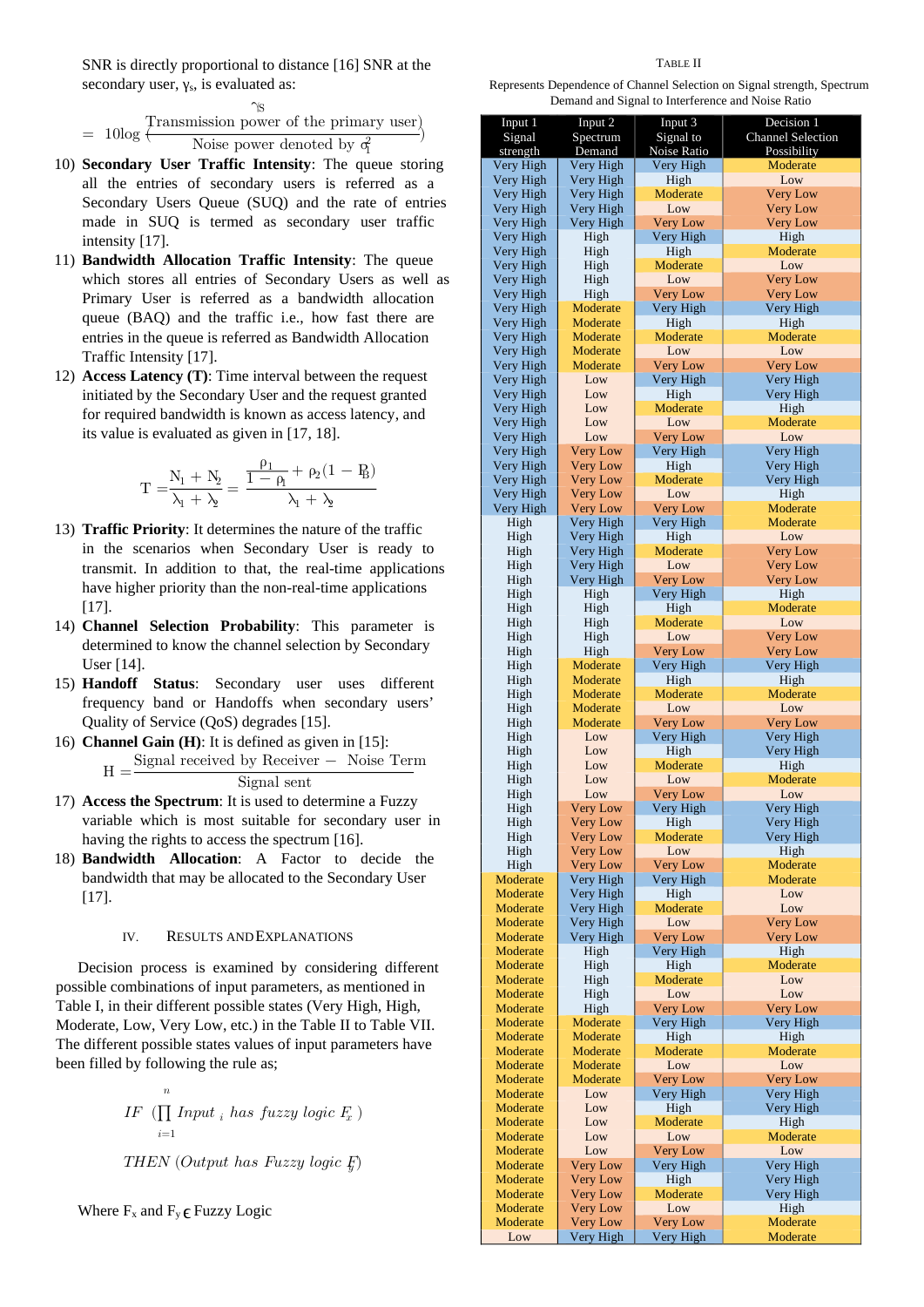| Low             | Very High       | High                        | Low             |
|-----------------|-----------------|-----------------------------|-----------------|
| Low             | Very High       | Moderate                    | Low             |
| Low             | Very High       | Low                         | <b>Very Low</b> |
| Low             | Very High       | <b>Very Low</b><br>Very Low |                 |
| Low             | High            | Very High                   | High            |
| Low             | High            | High                        | Moderate        |
| Low             | High            | Moderate                    | Low             |
| Low             | High            | Low                         | <b>Very Low</b> |
| Low             | High            | <b>Very Low</b>             | <b>Very Low</b> |
| Low             | Moderate        | Very High                   | Low             |
| Low             | Moderate        | High                        | Low             |
| Low             | Moderate        | <b>Moderate</b>             | <b>Very Low</b> |
| Low             | Moderate        | Low                         | Low             |
| Low             | Moderate        | <b>Very Low</b>             | <b>Very Low</b> |
| Low             | Low             | Very High                   | Very High       |
| Low             | Low             | High                        | Very High       |
| Low             | Low             | Moderate                    | Moderate        |
| Low             | Low             | Low                         | Low             |
| Low             | Low             | Very Low                    | Low             |
| Low             | <b>Very Low</b> | Very High                   | Very High       |
| Low             | <b>Very Low</b> | High                        | Very High       |
| Low             | <b>Very Low</b> | Moderate                    | High            |
| Low             | <b>Very Low</b> | Low                         | Moderate        |
| Low             | <b>Very Low</b> | <b>Very Low</b>             | Moderate        |
| <b>Very Low</b> | Very High       | Very High                   | Moderate        |
| <b>Very Low</b> | Very High       | High                        | Low             |
| <b>Very Low</b> | Very High       | Moderate                    | Low             |
| <b>Very Low</b> | Very High       | Low                         | <b>Very Low</b> |
| <b>Very Low</b> | Very High       | <b>Very Low</b>             | <b>Very Low</b> |
| <b>Very Low</b> | High            | Very High                   | High            |
| <b>Very Low</b> | High            | High                        | Moderate        |
| <b>Very Low</b> | High            | Moderate                    | Low             |
| <b>Very Low</b> | High            | Low                         | <b>Very Low</b> |
| <b>Very Low</b> | High            | <b>Very Low</b>             | <b>Very Low</b> |
| <b>Very Low</b> | Moderate        | Very High                   | Low             |
| <b>Very Low</b> | Moderate        | High                        | Low             |
| <b>Very Low</b> | Moderate        | Moderate                    | <b>Very Low</b> |
| <b>Very Low</b> | Moderate        | Low                         | <b>Very Low</b> |
| <b>Very Low</b> | Moderate        | <b>Very Low</b>             | <b>Very Low</b> |
| <b>Very Low</b> | Low             | Very High                   | Very High       |
| <b>Very Low</b> | Low             | High                        | Very High       |
| <b>Very Low</b> | Low             | <b>Moderate</b>             | Moderate        |
| <b>Very Low</b> | Low             | Low                         | Low             |
| <b>Very Low</b> | Low             | <b>Very Low</b>             | <b>Very Low</b> |
| <b>Very Low</b> | <b>Very Low</b> | Very High                   | Very High       |
| <b>Very Low</b> | <b>Very Low</b> | High                        | Very High       |
| <b>Very Low</b> | <b>Very Low</b> | Moderate                    | High            |
| <b>Very Low</b> | <b>Very Low</b> | Low                         | Moderate        |
| <b>Very Low</b> | <b>Very Low</b> | <b>Very Low</b>             | <b>Very Low</b> |







Linear (c) Mamdani Triangular(d) Mamdani Gaussian

Fig. 2 exhibits the channel selection probability *(z-axis)* against signal strength *(x-axis)* and spectrum demand *(yaxis)*, keeping SNR constant. It is observed that channel selection probability is good when signal strength is maximum and spectrum demand is minimum. Fig. 3 presents the channel selection probability *(z-axis)* against signal strength *(x-axis)* and SNR *(y-axis*), keeping spectrum demand constant. It can be concluded that channel selection probability for constant spectrum demand, depends more on signal strength than SNR.



Fig. 4 Comparative analysis of Channel selection probability *(y-axis)* against Signal strength *(x-axis)* (a) Sugeno Constant (b) Sugeno Linear (c) Mamdani Triangular (d) Mamdani Gaussian



Fig. 5 Graphical analysis of Channel selection probability *(z-axis)* against Spectrum demand *(x-axis)* and SNR *(y-axis)* (a) Sugeno Constant (b) Sugeno Linear (c) Mamdani Triangular (d) Mamdani Gaussian



Fig. 6 Comparative analysis of Channel selection probability *(y-axis)* against Spectrum demand *(x-axis)* (a) Sugeno Constant (b) Sugeno Linear (c) Mamdani Triangular (d) Mamdani Gaussian



Fig. 7 Comparative analysis of Channel selection probability *(y-axis)* against SNR *(x-axis)* (a) Sugeno Constant (b) Sugeno Linear (c) Mamdani Triangular (d) Mamdani Gaussian

## TABLE III

Represents Dependence of Handoff Status on Signal to Interference and Noise Ratio and Interference

| Input 3                      | Input 4         | Decision <sub>2</sub> |
|------------------------------|-----------------|-----------------------|
| <b>Signal to Noise Ratio</b> | Interference    | <b>Handoff Status</b> |
| Very High                    | Very High       | Off                   |
| Very High                    | High            | Off                   |
| Very High                    | <b>Moderate</b> | On                    |
| Very High                    | Low             | On                    |
| Very High                    | <b>Very Low</b> | On                    |
| High                         | Very High       | Off                   |
| High                         | High            | Off                   |
| High                         | <b>Moderate</b> | On                    |
| High                         | Low             | On                    |
| High                         | <b>Very Low</b> | On                    |
| <b>Moderate</b>              | Very High       | Off                   |
| Moderate                     | High            | Off                   |
| Moderate                     | <b>Moderate</b> | On                    |
| Moderate                     | Low             | On                    |
| Moderate                     | <b>Very Low</b> | Off                   |
| Low                          | Very High       | Off                   |
| Low                          | High            | Off                   |
| Low                          | <b>Moderate</b> | Off                   |
| Low                          | Low             | Off                   |
| Low                          | <b>Very Low</b> | Off                   |
| <b>Very Low</b>              | Very High       | Off                   |
| <b>Very Low</b>              | High            | Off                   |
| <b>Very Low</b>              | Moderate        | Off                   |
| <b>Very Low</b>              | Low             | Off                   |
| <b>Very Low</b>              | <b>Very Low</b> | Off                   |

Fig. 4 unveils the channel selection probability *(y-axis)* against signal strength *(x-axis)*, keeping spectrum demand and SNR constant. In this case channel selection probability is better for higher signal strength. Fig. 5 shows the channel selection probability *(z-axis)* against spectrum demand *(xaxis)* and SNR *(y-axis)*, keeping signal strength constant. It can be concluded that channel selection probability for constant signal strength, depends more on SNR than signal strength. Fig. 6 reveals the channel selection probability *(yaxis)* against spectrum demand *(x-axis)*, keeping signal strength and SNR constant. In this case channel selection probability is better for lower spectrum demand.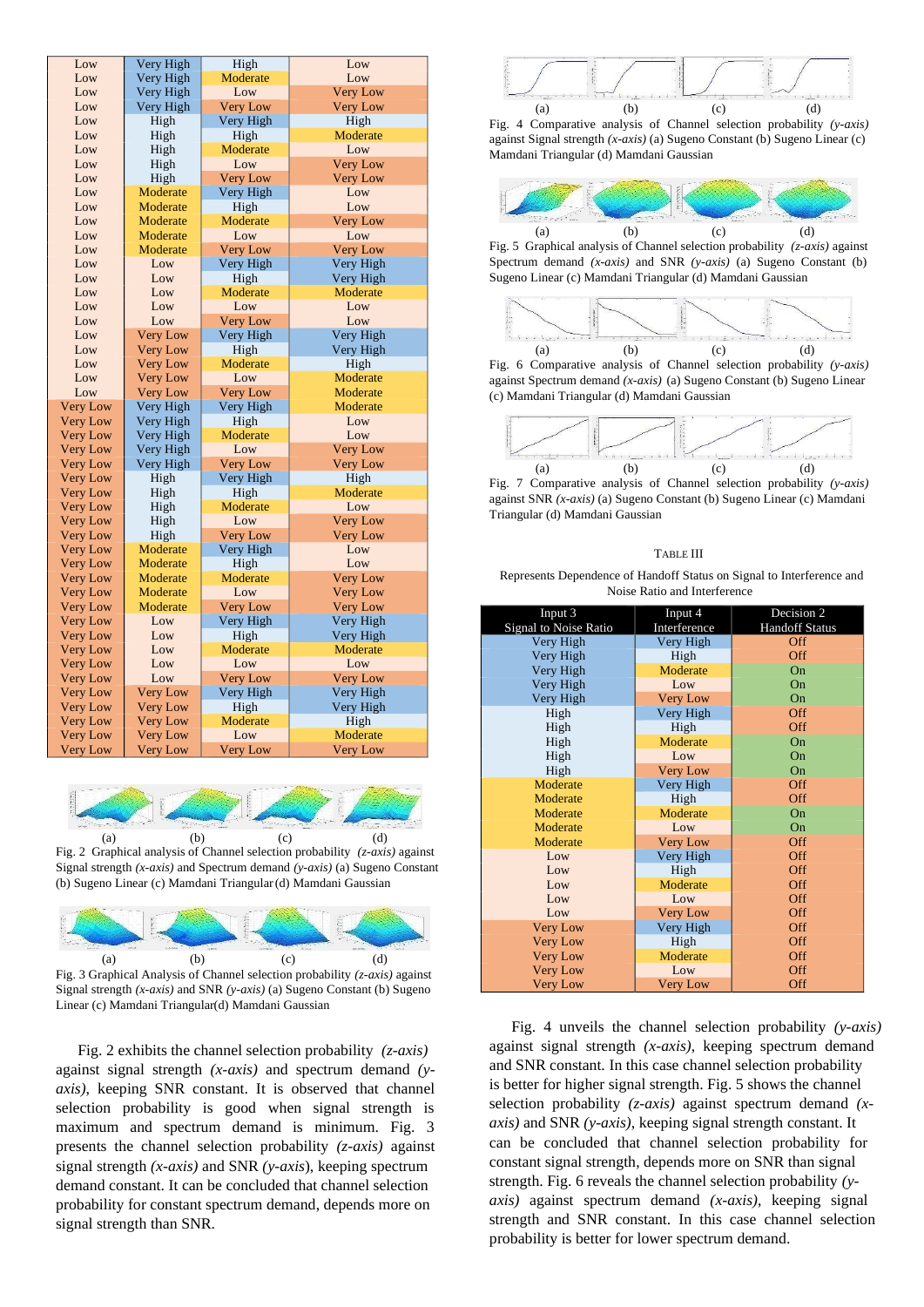

(a) (b) (c) (d) Fig. 8 Graphical analysis of Handoff status *(z-axis)* against SNR *(x-axis)* and Interference *(y-axis)* (a) Sugeno Constant (b) Sugeno Linear (c) Mamdani Triangular (d) Mamdani Gaussian



Fig. 9 Comparative analysis of Handoff status *(y-axis)* against SNR *(x-axis)* (a) Sugeno Constant (b) Sugeno Linear (c) Mamdani Triangular (d) Mamdani Gaussian



Fig. 10 Comparative analysis of Handoff status *(y-axis)* against Interference *(x-axis)* (a) Sugeno Constant (b) Sugeno Linear (c) Mamdani Triangular (d) Mamdani Gaussian

Fig. 7 displays the channel selection probability *(y-axis)* against SNR *(x-axis)*, keeping signal strength and spectrum demand constant. It is observed that in this case that channel selection probability is improved with the increment in the SNR values. Fig. 8 exhibits the handoff status *(z-axis)* against SNR *(x-axis)* and interference *(y-axis)*. It is observed from figure that handoff status is good for higher SNR and lower interference. Fig. 9 presents the handoff status *(y-axis)* against SNR *(x-axis)*, keeping interference constant. It is observed that for constant interference handoff status is improved for higher SNR. Fig. 10 unveils the handoff status *(y-axis)* against interference *(x-axis)*, keeping signal to noise ratio constant. It is demonstrated through result that in this case handoff status is worse for too low or too high interference.

Fig. 11 exhibits the channel gain *(z-axis)* against channel quality *(x-axis)* and susceptibility *(y-axis)*. It is observed that channel gain is good for higher channel quality and lower susceptibility. Fig. 12 presents the channel gain *(y-axis)* against channel quality *(x-axis)*, keeping susceptibility constant. It is noticed that the channel gain gradually increases with increase in channel quality. Fig. 13 unveils the channel gain *(y-axis)* against susceptibility *(x-axis)*, keeping channel quality constant. It is observed that in this case of constant channel quality channel gain gradually decreases with increase in susceptibility.

Fig. 14 exhibits the spectrum accession *(z-axis)* against spectrum utilisation efficiency *(x-axis)* and degree of mobility *(y-axis)*, keeping distance to primary user constant. It is observed that accessing spectrum is easier when spectrum utilisation efficiency is large and degree of mobility is less. Fig. 15 presents the spectrum accession *(zaxis)* against spectrum utilisation efficiency *(x-axis)* and distance to primary user *(y-axis)*, keeping degree of mobility constant. It can be concluded that accessing spectrum for constant degree of mobility, depends more on efficiency of spectrum utilisation than distance to primary user. Fig. 16 unveils the spectrum accession *(y-axis)* against spectrum utilisation efficiency *(x-axis)*, keeping degree of mobility and distance to primary user constant. In this case accessing spectrum is gradually increases with efficiency in spectrum

Represents Dependence of Channel Gain on Channel Quality and Susceptibility

| Input 5                | Input 6         | Decision 3      |
|------------------------|-----------------|-----------------|
| <b>Channel Quality</b> | Susceptibility  | Channel Gain    |
| Very High              | Very High       | Low             |
| Very High              | High            | Low.            |
| Very High              | Moderate        | High            |
| Very High              | L <sub>ow</sub> | Very High       |
| Very High              | <b>Very Low</b> | Very High       |
| High                   | Very High       | Low             |
| High                   | High            | Low             |
| High                   | Moderate        | Moderate        |
| High                   | Low             | High            |
| High                   | <b>Very Low</b> | Very High       |
| Low                    | Very High       | L <sub>ow</sub> |
| Low                    | High            | Low             |
| Low                    | Moderate        | L <sub>ow</sub> |
| Low                    | Low             | L <sub>ow</sub> |
| Low                    | <b>Very Low</b> | L <sub>ow</sub> |
| Moderate               | Very High       | Low             |
| Moderate               | High            | Low             |
| Moderate               | Moderate        | Moderate        |
| Moderate               | Low             | Moderate        |
| Moderate               | <b>Very Low</b> | High            |
| <b>Very Low</b>        | Very High       | L <sub>ow</sub> |
| <b>Very Low</b>        | High            | Low             |
| <b>Very Low</b>        | Moderate        | Low             |
| <b>Very Low</b>        | $I_{.0W}$       | L <sub>ow</sub> |
| <b>Very Low</b>        | <b>Very Low</b> | Low             |



Fig. 11 Graphical analysis of Channel gain *(z-axis)* against Channel quality *(x-axis)* and Susceptibility *(y-axis)* (a) Sugeno Constant (b) Sugeno Linear (c) Mamdani Triangular (d) Mamdani Gaussian







Fig. 13 Comparative analysis of Channel gain *(y-axis)* against Susceptibility *(x-axis)* (a) Sugeno Constant (b) Sugeno Linear (c) Mamdani Triangular (d) Mamdani Gaussian



Fig. 14 Graphical analysis of Spectrum accession *(z-axis)* against Spectrum utilisation efficiency *(x-axis)* and Degree of mobility *(y-axifa)* Sugeno Constant (b) Sugeno Linear (c) Mamdani Triangular (d) Mamdani Gaussian



Fig. 15 Graphical analysis of Spectrum accession *(z-axis)* against Spectrum utilisation efficiency *(x-axis)* and Distance to primary user *(y-axis)* (a) Sugeno Constant (b) Sugeno Linear (c) Mamdani Triangular (d) Mamdani Gaussian

utilisation and then becomes stagnant. Fig. 17 shows the spectrum accession *(z-axis)* against degree of mobility *(xaxis)* and distance to primary user *(y-axis)*, keeping spectrum utilisation efficiency constant. It can be concluded that accessing spectrum for constant efficiency of spectrum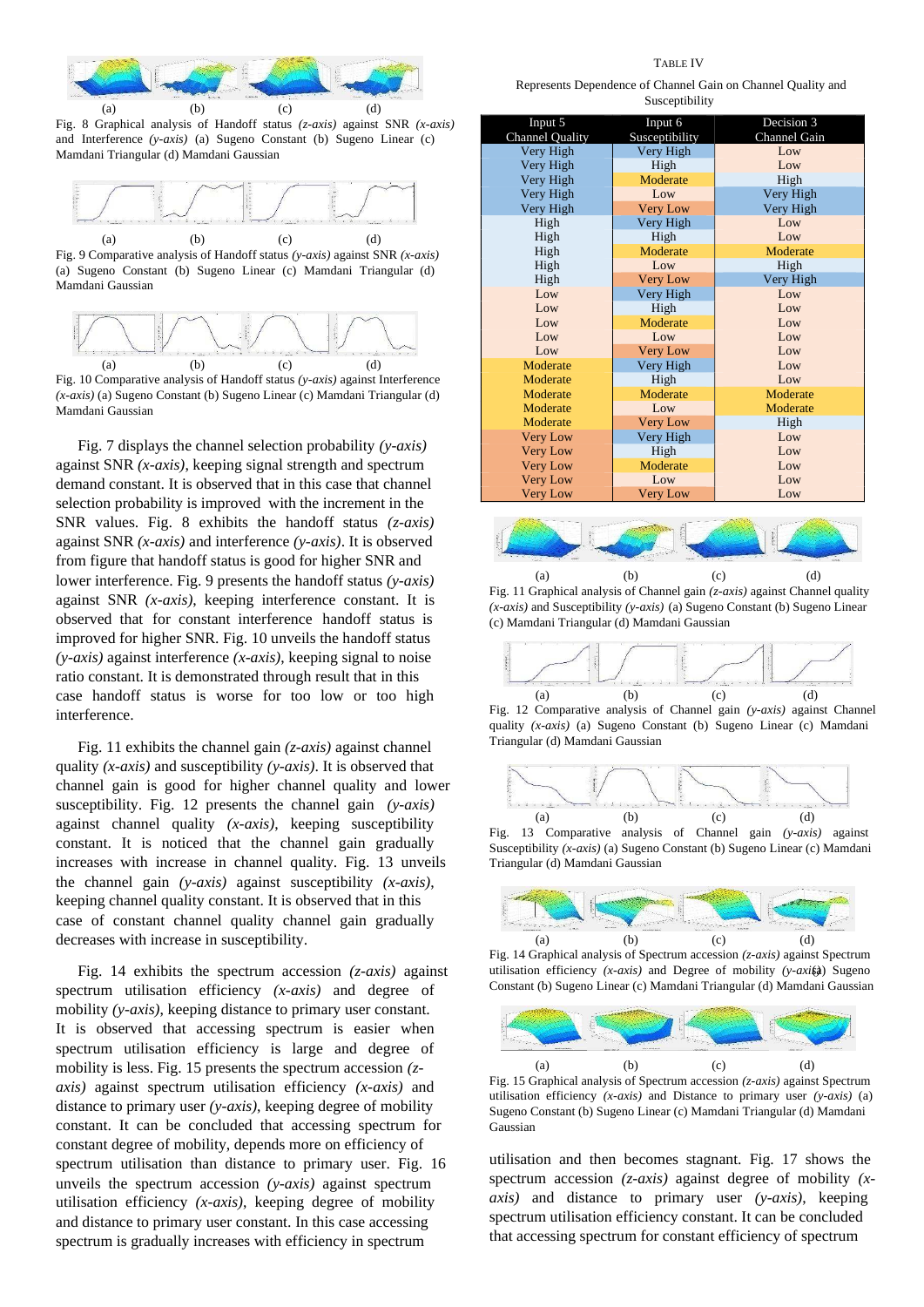Represents Dependence of Accessing the Spectrum on Spectrum Utilisation Efficiency, Degree of Mobility and Distance to Primary User

| Input 7                     | Input 8   | Input 9      | Decision 4      |  |
|-----------------------------|-----------|--------------|-----------------|--|
| <b>Spectrum Utilisation</b> | Degree of | Distance to  | Access the      |  |
| Efficiency                  | Mobility  | Primary User | spectrum        |  |
| Small                       | Small     | Small        | <b>Very Low</b> |  |
| Small                       | Small     | Medium       | Low             |  |
| Small                       | Small     | Large        | Low             |  |
| Small                       | Medium    | Small        | <b>Very Low</b> |  |
| Small                       | Medium    | Medium       | Low             |  |
| Small                       | Medium    | Large        | Moderate        |  |
| Small                       | Large     | Small        | Low             |  |
| Small                       | Large     | Medium       | Low             |  |
| Small                       | Large     | Large        | Moderate        |  |
| Medium                      | Small     | Small        | <b>Very Low</b> |  |
| Medium                      | Small     | Medium       | Moderate        |  |
| Medium                      | Small     | Large        | High            |  |
| Medium                      | Medium    | Small        | <b>Very Low</b> |  |
| Medium                      | Medium    | Medium       | Moderate        |  |
| Medium                      | Medium    | Large        | High            |  |
| Medium                      | Large     | Small        | <b>Very Low</b> |  |
| Medium                      | Large     | Medium       | Low             |  |
| Medium                      | Large     | Large        | High            |  |
| Large                       | Small     | Small        | Low             |  |
| Large                       | Small     | Medium       | High            |  |
| Large                       | Small     | Large        | Very High       |  |
| Large                       | Medium    | Small        | Low             |  |
| Large                       | Medium    | Medium       | High            |  |
| Large                       | Medium    | Large        | Very High       |  |
| Large                       | Large     | Small        | <b>Very Low</b> |  |
| Large                       | Large     | Medium       | High            |  |
| Large                       | Large     | Large        | High            |  |
|                             |           |              |                 |  |





Fig. 17 Graphical analysis of Spectrum accession *(z-axis)* against Degree of mobility *(x-axis)* and Distance to primary user *(y-axis)* (a) Sugeno Constant (b) Sugeno Linear (c) Mamdani Triangular (d) Mamdani Gaussian



Fig. 18 Comparative analysis of Spectrum accession *(y-axis)* against Degree of mobility *(x-axis)* (a) Sugeno Constant (b) Sugeno Linear (c) Mamdani Triangular (d) Mamdani Gaussian

utilisation, depends more on distance to primary user than degree of mobility. Fig. 18 reveals the spectrum accession *(y-axis)* against degree of mobility *(x-axis)*, keeping spectrum utilisation efficiency and distance to primary user constant. In this case accessing spectrum is gradually decreases with degree of mobility and then becomes stagnant.

Fig. 19 displays the spectrum accession *(y-axis)* against distance to primary user *(x-axis)*, keeping spectrum utilisation efficiency and degree of mobility constant. In this case accessing spectrum is gradually increases with efficiency in spectrum utilisation and then becomes stagnant. Fig. 20 exhibits the access latency *(z-axis)* against secondary user traffic intensity *(x-axis)* and bandwidth allocation traffic intensity *(y-axis)*. It is observed that latency in accessing depends highly on secondary user traffic intensity than bandwidth allocation traffic intensity.

Represents Dependence of Access Latency on Secondary User Traffic Intensity and Bandwidth Allocation Traffic Intensity

| Input 10<br><b>Secondary User</b><br><b>Traffic Intensity</b> | Input 11<br><b>Bandwidth Allocation</b><br><b>Traffic Intensity</b> | Decision 5<br><b>Access Latency</b> |
|---------------------------------------------------------------|---------------------------------------------------------------------|-------------------------------------|
| <b>Very Low</b>                                               | Absent                                                              | <b>Very Low</b>                     |
| <b>Very Low</b>                                               | Present                                                             | Low                                 |
| Low                                                           | Absent                                                              | Low                                 |
| Low                                                           | Present                                                             | Moderate                            |
| Moderate                                                      | Absent                                                              | Moderate                            |
| Moderate                                                      | Present                                                             | High                                |
| High                                                          | Absent                                                              | High                                |
| High                                                          | Present                                                             | Very High                           |
| Very High                                                     | Absent                                                              | Very High                           |
| Very High                                                     | Present                                                             | Very High                           |

## TABLE VII

Represents Dependence of Bandwidth Allocation on Access Latency and Traffic Priority

| Input 12              | Input 13                | Decision 6                  |
|-----------------------|-------------------------|-----------------------------|
| <b>Access Latency</b> | <b>Traffic Priority</b> | <b>Bandwidth Allocation</b> |
| <b>Very Low</b>       | Absent                  | Very High                   |
| <b>Very Low</b>       | Present                 | Very High                   |
| Low                   | Absent                  | Moderate                    |
| Low                   | Present                 | High                        |
| Moderate              | Absent                  | Low                         |
| Moderate              | Present                 | Moderate                    |
| High                  | Absent                  | Low                         |
| High                  | Present                 | Low                         |
| Very High             | Absent                  | <b>Very Low</b>             |
| Very High             | Present                 | <b>Very Low</b>             |



Fig. 19 Comparative analysis of Spectrum accession *(y-axis)* against Distance to primary user *(x-axis)* (a) Sugeno Constant (b) Sugeno Linear (c) Mamdani Triangular (d) Mamdani Gaussian



Fig. 20 Graphical analysis of Access latency *(z-axis)* against Secondary user traffic intensity *(x-axis)* and Bandwidth allocation traffic intensity *(yaxis)* (a) Sugeno Constant (b) Sugeno Linear (c) Mamdani Triangular (d) Mamdani Gaussian



Fig. 21 Comparative analysis of Access latency *(y-axis)* against Secondary user traffic intensity *(x-axis)* (a) Sugeno Constant (b) Sugeno Linear (c) Mamdani Triangular (d) Mamdani Gaussian



Fig. 22 Comparative analysis of Access latency *(y-axis)* against Bandwidth allocation traffic intensity *(x-axis)* (a) Sugeno Constant (b) Sugeno Linear (c) Mamdani Triangular (d) Mamdani Gaussian

Fig. 21 presents the access latency *(y-axis)* against secondary user traffic intensity *(x-axis)*, keeping bandwidth allocation traffic intensity constant. In this case latency in accessing gradually increases with increase in intensity of secondary user traffic. Fig. 22 unveils the access latency *(yaxis)* against bandwidth allocation traffic intensity *(x-axis)*, keeping secondary user traffic intensity constant. It is noticed that latency in accessing gradually increases with increase in intensity of bandwidth allocation traffic.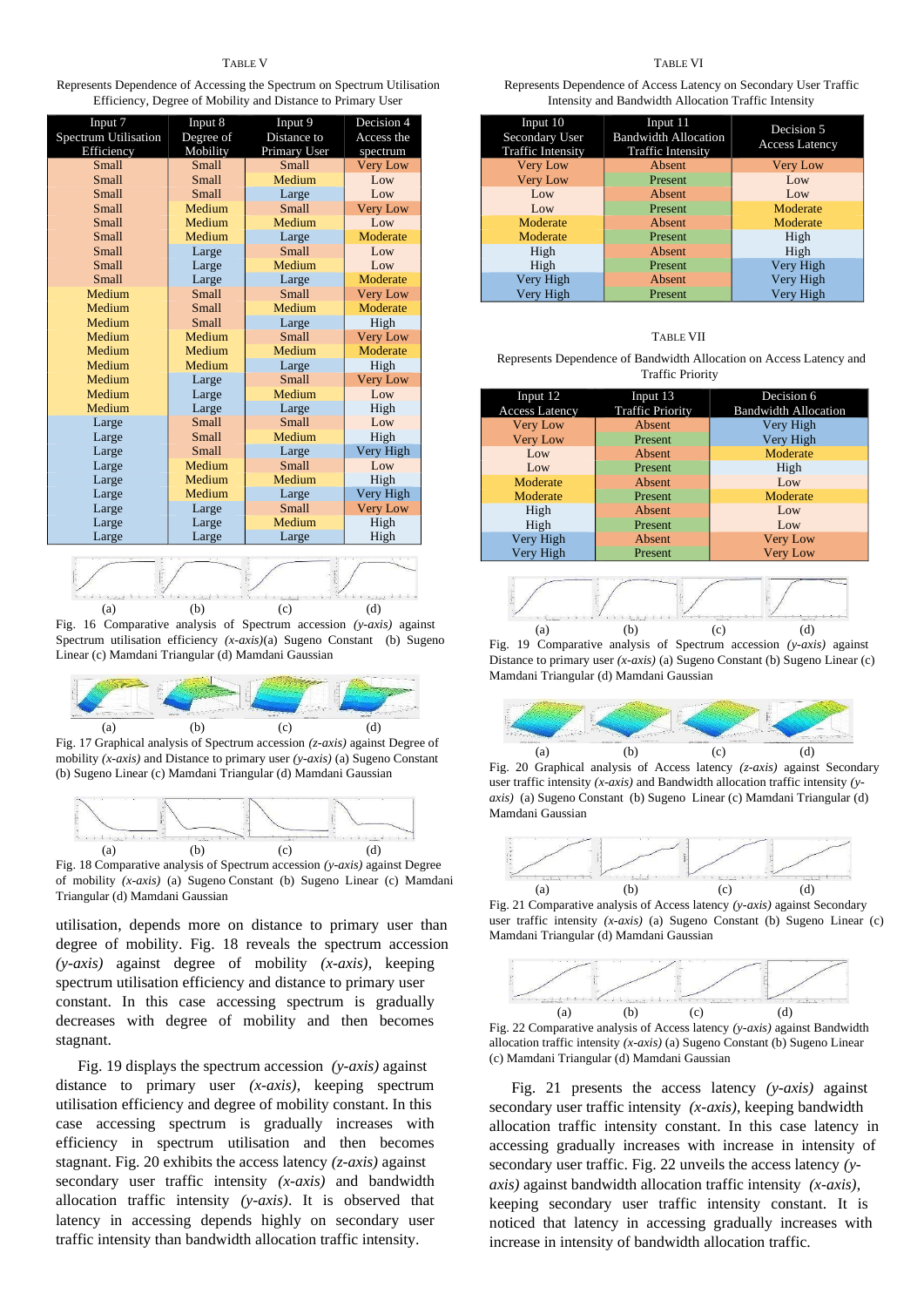

Fig. 23 Graphical analysis of Bandwidth allocation *(z-axis)* against Access latency *(x-axis)* and Traffic priority *(y-axis)* (a) Sugeno Constant (b) Sugeno Linear (c) Mamdani Triangular (d) Mamdani Gaussian



Fig. 24 Comparative analysis of Bandwidth allocation *(y-axis)* against Access latency *(x-axis)*(a) Sugeno Constant (b) Sugeno Linear (c) Mamdani Triangular (d) Mamdani Gaussian



Traffic priority *(x-axis)* (a) Sugeno Constant (b) Sugeno Linear (c) Mamdani Triangular (d) Mamdani Gaussian

#### TABLE VIII

Represents Hypothetical Fuzzy Logic Ranges

| <b>Fuzzy Logic</b> | Range      |
|--------------------|------------|
| <b>Very Low</b>    | $0 - 25$   |
| Low                | $0 - 50$   |
| Moderate           | $25 - 75$  |
| High               | $50 - 100$ |
| Very High          | 75-100     |
| Small              | $0 - 50$   |
| Medium             | $0 - 100$  |
| Large              | 50-100     |
| Absent, Off        | $0 - 100$  |
| Present, On        | $0 - 100$  |

#### TABLE IX

Value of channel selection possibility for four FISs when spectrum demand and SNR is kept constant and signal strength is varied

| Input 1<br>Signal<br>strength | Gaussian<br>Mamdani<br><b>FIS</b> | Linear<br>Sugeno<br><b>FIS</b> | Triangular<br>Mamdani FIS | Constant<br>Sugeno<br><b>FIS</b> |
|-------------------------------|-----------------------------------|--------------------------------|---------------------------|----------------------------------|
| 10                            | 24.5                              | 5.98                           | 9.17                      | 5.98                             |
| 20                            | 22.6                              | 7.27                           | 8.46                      | 7.27                             |
| 30                            | 28.6                              | 13.5                           | 25.9                      | 13.5                             |
| 40                            | 42.1                              | 34.3                           | 38.8                      | 34.3                             |
| 50                            | 50                                | 47.7                           | 50                        | 47.7                             |
| 60                            | 50                                | 49.9                           | 50                        | 49.9                             |
| 70                            | 50                                | 50                             | 50                        | 50                               |
| 80                            | 50                                | 50                             | 50                        | 50                               |
| 90                            | 50                                | 50                             | 50                        | 50                               |
| 100                           | 50                                | 50                             | 50                        | 50                               |

Fig. 23 exhibits the bandwidth allocation *(z-axis)* against access latency *(x-axis)* and traffic priority *(y-axis)*. It is observed that allocation of bandwidth depends highly on access latency than traffic priority. Fig. 24 presents the bandwidth allocation *(y-axis)* against access latency *(x-axis)*, keeping traffic priority constant. In this case allocation of bandwidth gradually deceases with increase in latency in accession. Fig. 25 unveils the bandwidth allocation *(y-axis)* against traffic priority *(x-axis)*, keeping access latency constant. It is observed that allocation of bandwidth gradually increases with increase in traffic priority.

Table VIII, represents the crisp output for fuzzy logic and its relation with hypothetical fuzzy logic range. For very low fuzzy logic output, the crisp output lies between 0 and 25. In case of low and small fuzzy logic output, the crisp output lies in the range of between 0 and 50. Moreover, for moderate fuzzy logic output, the crisp output lies between

Value of channel selection possibility for four FISs when signal strength and SNR is kept constant and spectrum demand is varied

| Input 2<br>Spectrum<br>Demand | Gaussian<br>Mamdani<br><b>FIS</b> | Linear<br>Sugeno<br><b>FIS</b> | Triangular<br>Mamdani FIS | Constant<br>Sugeno<br><b>FIS</b> |
|-------------------------------|-----------------------------------|--------------------------------|---------------------------|----------------------------------|
| 10                            | 73.1                              | 88.6                           | 79.6                      | 88.6                             |
| 20                            | 69.9                              | 76.9                           | 75.5                      | 76.9                             |
| 30                            | 66.8                              | 70                             | 68.9                      | 70                               |
| 40                            | 57.5                              | 56.9                           | 60.5                      | 56.9                             |
| 50                            | 50                                | 47.7                           | 50                        | 47.7                             |
| 60                            | 42.4                              | 39.8                           | 39.5                      | 39.8                             |
| 70                            | 33                                | 29.5                           | 31.1                      | 29.5                             |
| 80                            | 28.1                              | 26                             | 25                        | 26                               |
| 90                            | 27.4                              | 23.8                           | 25                        | 23.8                             |
| 100                           | 27.1                              | 22.6                           | 25                        | 22.6                             |

## TABLE XI

Value of channel selection possibility for four FISs when signal strength and spectrum demand is kept constant and SNR is varied

| Input 3<br>Signal to Noise<br>Ratio for Channel<br>Selection | Gaussian<br>Mamdani<br>FIS | Linear<br>Sugeno<br><b>FIS</b> | Triangular<br>Mamdani<br><b>FIS</b> | Constant<br>Sugeno<br><b>FIS</b> |
|--------------------------------------------------------------|----------------------------|--------------------------------|-------------------------------------|----------------------------------|
| 10                                                           | 22.7                       | 10.5                           | 20.3                                | 10.5                             |
| 20                                                           | 27.8                       | 22.6                           | 24.4                                | 22.6                             |
| 30                                                           | 33                         | 29.1                           | 31.1                                | 29.1                             |
| 40                                                           | 42.4                       | 39.8                           | 39.5                                | 39.8                             |
| 50                                                           | 50                         | 47.7                           | 50                                  | 47.7                             |
| 60                                                           | 57.5                       | 56.5                           | 60.5                                | 56.5                             |
| 70                                                           | 66.8                       | 69                             | 68.9                                | 69                               |
| 80                                                           | 66.9                       | 75.6                           | 75.5                                | 75.6                             |
| 90                                                           | 73.1                       | 86.7                           | 79.6                                | 86.7                             |
| 100                                                          | 77.8                       | 93.6                           | 91.9                                | 93.6                             |

25 and 75. For high and large fuzzy logic output, the crisp output should lies between 50 and 100. Whereas in case of very high fuzzy logic output, the crisp output lies between 75 and 100. The medium, absent, present off and on fuzzy logic output, the crisp output values lies in the range of 0 and 100.

## V. CALCULATIONS

The Tables from IX to XXIII shows the resultant values of output parameter by keeping the other input parameters (as mentioned in Table I) constant at 50 [13]. In Table IX, spectrum demand and SNR is kept constant at 50 (moderate) and signal strength is varied from 10 to 100 with an interval of 10, and corresponding values of the four FISs are calculated. It can be observed that as signal strength increases, the value of channel selection possibility also increases and after some extent when signal strength reaches 50 channel selection possibility becomes constant at 50 (moderate) for Mamdani models and when signal strength reaches 70 it becomes constant for Sugeno models.

In Table X, signal strength and SNR is kept constant at 50 (moderate) and spectrum demand is varied in the interval of 10 from 10 to 100, and its effect are evaluated on the four FISs. It can be noticed that as spectrum demand increases, the value of channel selection possibility decreases for all the four models.

In Table XI, signal strength and spectrum demand is kept constant at 50 (moderate) and SNR is varied from 10 to 100 with a step size of 10, and its corresponding values of the four FISs are calculated. It is observed that as SNR increases, the value of channel selection possibility also increases for all the four FISs models.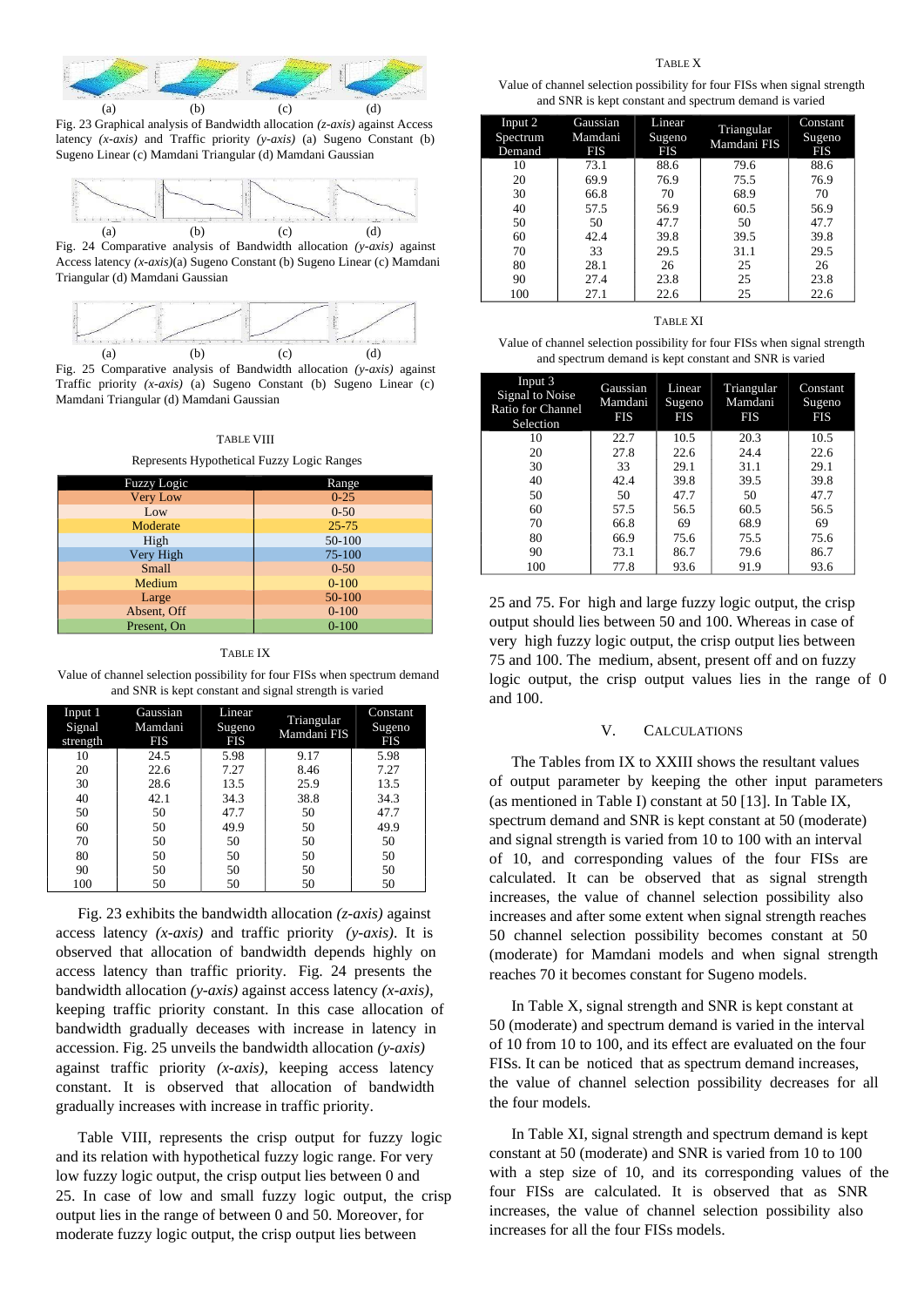Value of handoff status for four FISs when interference is kept constant and SNR is varied

| Input 3<br>Signal to Noise<br>Ratio for Handoff | Gaussian<br>Mamdani<br><b>FIS</b> | Linear<br>Sugeno<br><b>FIS</b> | Triangular<br>Mamdani<br>FIS | Constant<br>Sugeno<br>FIS |
|-------------------------------------------------|-----------------------------------|--------------------------------|------------------------------|---------------------------|
| 10                                              | 36.2                              | 0.0776                         | 36.9                         | 0.0776                    |
| 20                                              | 33.4                              | 1.61                           | 34.2                         | 1.61                      |
| 30                                              | 35.2                              | 14.8                           | 36.6                         | 14.8                      |
| 40                                              | 56.7                              | 60.1                           | 55                           | 60.1                      |
| 50                                              | 66.7                              | 89.2                           | 67                           | 89.2                      |
| 60                                              | 63.5                              | 94                             | 63.1                         | 94                        |
| 70                                              | 66.3                              | 94.4                           | 65.8                         | 94.4                      |
| 80                                              | 66.3                              | 94.4                           | 65.8                         | 94.4                      |
| 90                                              | 63.5                              | 94.4                           | 63.1                         | 94.4                      |
| 100                                             | 66.7                              | 94.4                           | 67                           | 94.4                      |

## TABLE XIII

Value of handoff status for four FISs when SNR is kept constant and interference is varied

| Input 4<br>Interference | Gaussian<br>Mamdani<br><b>FIS</b> | <b>Linear</b><br>Sugeno<br><b>FIS</b> | Triangular<br>Mamdani<br><b>FIS</b> | Constant<br>Sugeno FIS |
|-------------------------|-----------------------------------|---------------------------------------|-------------------------------------|------------------------|
| 10                      | 43.3                              | 38                                    | 45                                  | 38                     |
| 20                      | 64.8                              | 80.5                                  | 63.4                                | 80.5                   |
| 30                      | 66.3                              | 92.9                                  | 65.8                                | 92.9                   |
| 40                      | 63.5                              | 94                                    | 63.1                                | 94                     |
| 50                      | 66.7                              | 89.2                                  | 67                                  | 89.2                   |
| 60                      | 56.7                              | 60.1                                  | 55                                  | 60.1                   |
| 70                      | 35.2                              | 14.8                                  | 36.6                                | 14.8                   |
| 80                      | 33.4                              | 1.61                                  | 34.2                                | 1.61                   |
| 90                      | 36.2                              | 0.0776                                | 36.9                                | 0.0776                 |
| 100                     | 33                                | 0.00137                               | 33                                  | 0.00137                |

#### TABLE XIV

Value of channel gain for four FISs when susceptibility is kept constant and channel quality is varied

| Input 5<br>Channel<br>Quality | Gaussian<br>Mamdani<br>FIS | Linear<br>Sugeno<br>FIS | Triangular<br>Mamdani FIS | Constant<br>Sugeno<br>FIS |
|-------------------------------|----------------------------|-------------------------|---------------------------|---------------------------|
| 10                            | 8.91                       | 0.0194                  | 9.02                      | 0.0194                    |
| 20                            | 9.12                       | 0.403                   | 8.33                      | 0.403                     |
| 30                            | 14.9                       | 3.7                     | 16                        | 3.7                       |
| 40                            | 23.2                       | 15                      | 22.9                      | 15                        |
| 50                            | 24.9                       | 22.3                    | 25                        | 22.3                      |
| 60                            | 24.9                       | 23.5                    | 25                        | 23.5                      |
| 70                            | 24.9                       | 23.6                    | 25                        | 23.6                      |
| 80                            | 24.9                       | 23.6                    | 25                        | 23.6                      |
| 90                            | 24.9                       | 23.6                    | 25                        | 23.6                      |
| 100                           | 24.9                       | 23.6                    | 25                        | 23.6                      |

In Table XII, interference is kept constant at 50 (moderate) and SNR is varied from 10 to 100 with a step size of 10, and its effect is evaluated on the four FISs. It is observed that as the value of SNR increases, the value of handoff status also increases for all four models.

In Table XIII, SNR is kept constant at 50 (moderate) and the interference value is varied from 10 to 100 in the interval of 10, and its impact on the four FISs is examined. It can be observed that as SNR increases, the value of handoff status increases initially for all four models. As soon as interference value crosses 50 the value of handoff status now starts decreasing.

In Table XIV, susceptibility is kept constant at 50 (moderate) and channel quality is varied with a step size of 10 in the range of 10 to 100, and its corresponding values of the four FISs are examined. It can be noticed that with the increase in channel quality the value of channel gain increases initially for all four models. As soon as channel quality value reaches to 50 the value of channel gain becomes constant near to value of 25 (very low) for all the

Value of channel gain for four FISs when channel quality is kept constant and susceptibility is varied

| Input 6<br>Susceptib<br>ility | Gaussian<br>Mamdani<br><b>FIS</b> | Linear<br>Sugeno FIS | Triangular<br>Mamdani FIS | Constant<br>Sugeno FIS |
|-------------------------------|-----------------------------------|----------------------|---------------------------|------------------------|
| 10                            | 19.7                              | 9.5                  | 20.3                      | 9.51                   |
| 20                            | 24.6                              | 20.1                 | 24.4                      | 20.1                   |
| 30                            | 24.9                              | 23.2                 | 25                        | 23.2                   |
| 40                            | 24.9                              | 23.5                 | 25                        | 23.5                   |
| 50                            | 24.9                              | 22.3                 | 25                        | 22.3                   |
| 60                            | 23.2                              | 15                   | 22.9                      | 15                     |
| 70                            | 14.9                              | 3.7                  | 16                        | 3.7                    |
| 80                            | 9.12                              | 0.403                | 8.33                      | 0.403                  |
| 90                            | 8.91                              | 0.0194               | 9.02                      | 0.0194                 |
| 100                           | 8                                 | 0.000341             |                           | 0.000341               |

## TABLE XVI

| Value of access the spectrum for four FISs when degree of mobility and        |
|-------------------------------------------------------------------------------|
| distance to primary user is kept constant and spectrum utilisation efficiency |
| is varied                                                                     |

| Input 7<br>Spectrum<br>Utilisation<br>Efficiency | Gaussian<br>Mamdani<br><b>FIS</b> | Linear<br>Sugeno<br><b>FIS</b> | Triangular<br>Mamdani FIS | Constant<br>Sugeno<br><b>FIS</b> |
|--------------------------------------------------|-----------------------------------|--------------------------------|---------------------------|----------------------------------|
| 10                                               | 42.2                              | 44.8                           | 43.3                      | 44.8                             |
| 20                                               | 48.4                              | 52.8                           | 49.6                      | 52.8                             |
| 30                                               | 53.9                              | 60.2                           | 53.8                      | 60.2                             |
| 40                                               | 54.4                              | 64.4                           | 54.3                      | 64.4                             |
| 50                                               | 54.4                              | 66.1                           | 54.5                      | 66.1                             |
| 60                                               | 54.4                              | 66.7                           | 54.3                      | 66.7                             |
| 70                                               | 53.9                              | 66.9                           | 53.8                      | 66.9                             |
| 80                                               | 52.4                              | 67                             | 52.7                      | 67                               |
| 90                                               | 51.1                              | 67                             | 51.5                      | 67                               |
| 100                                              | 50                                | 67                             | 50                        | 67                               |

#### TABLE XVII

Value of access the spectrum for four FISs when spectrum utilisation efficiency and distance to primary user is kept constant and degree of mobility is varied

| Input 8<br>Degree of<br>Mobility | Gaussian<br>Mamdani<br><b>FIS</b> | Linear<br>Sugeno<br><b>FIS</b> | Triangular<br>Mamdani<br><b>FIS</b> | Constant<br>Sugeno FIS |
|----------------------------------|-----------------------------------|--------------------------------|-------------------------------------|------------------------|
| 10                               | 62.7                              | 70.1                           | 61.9                                | 70.1                   |
| 20                               | 57.5                              | 68.6                           | 56.6                                | 68.6                   |
| 30                               | 53.9                              | 67.2                           | 53.8                                | 67.2                   |
| 40                               | 54.4                              | 66.4                           | 54.3                                | 66.4                   |
| 50                               | 54.4                              | 66.1                           | 54.5                                | 66.1                   |
| 60                               | 54.4                              | 66                             | 54.3                                | 66                     |
| 70                               | 53.9                              | 66                             | 53.8                                | 66                     |
| 80                               | 52.4                              | 66                             | 52.7                                | 66                     |
| 90                               | 51.1                              | 65.9                           | 51.5                                | 65.9                   |
| 100                              | 50                                | 65.9                           | 50                                  | 65.9                   |

four FISs. In Table XV, channel quality is kept constant at 50 (moderate) and susceptibility is varied in the range of 10 from 10 to 100, and its impact on the four FISs is evaluated. It is observed that with the increment in the susceptibility, the value of the channel gain increases initially for all four models. Whereas, when the susceptibility value crosses to the value above 50 the value of channel gain starts decreasing. Moreover, the steepness of decrease in Sugeno models is very high as compared to that of Mamdani models.

In Table XVI, degree of mobility and distance to primary user is kept constant at 50 (moderate) and spectrum utilisation efficiency is varied from 10 to 100 in the interval of 10, and its corresponding effect on the four FISs are studied. It is perceived that as spectrum utilisation efficiency increases, the value for access the spectrum also increases for all the four FISs models.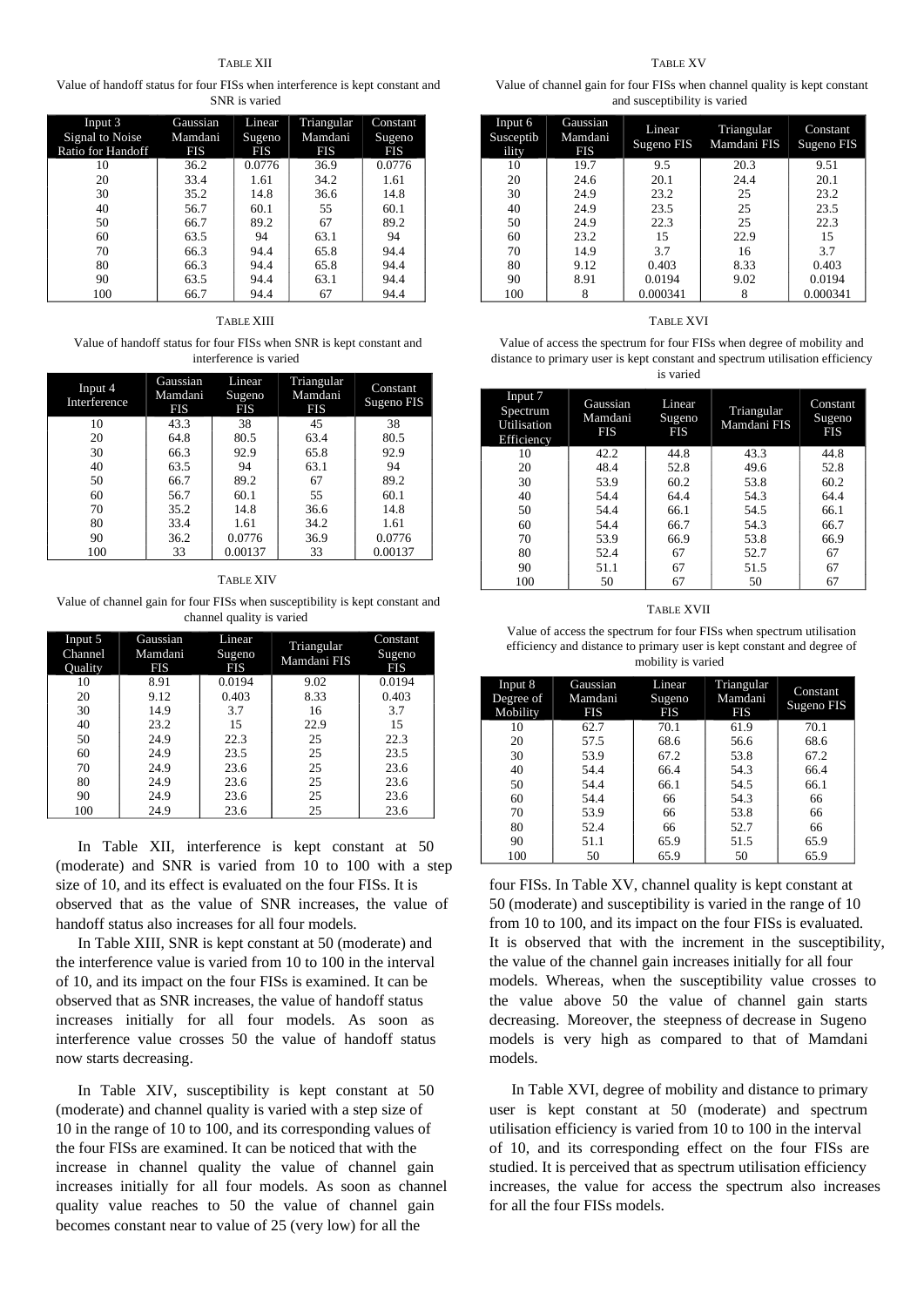#### TABLE XVIII

Value of access the spectrum for four FISs when spectrum utilisation efficiency and degree of mobility is kept constant and distance to primary user is varied

| Input 9<br><b>Distance</b><br>to Primary<br>User | Gaussian<br>Mamdani<br><b>FIS</b> | Linear<br>Sugeno<br><b>FIS</b> | Triangular<br>Mamdani FIS | Constant<br>Sugeno<br><b>FIS</b> |
|--------------------------------------------------|-----------------------------------|--------------------------------|---------------------------|----------------------------------|
| 10                                               | 32.5                              | 23.5                           | 34.6                      | 23.5                             |
| 20                                               | 43.5                              | 39.4                           | 45.2                      | 39.4                             |
| 30                                               | 52.3                              | 54.3                           | 51.8                      | 54.3                             |
| 40                                               | 54.1                              | 62.7                           | 53.8                      | 62.7                             |
| 50                                               | 54.4                              | 66.1                           | 54.5                      | 66.1                             |
| 60                                               | 54.4                              | 67.4                           | 54.3                      | 67.4                             |
| 70                                               | 53.9                              | 67.8                           | 53.8                      | 67.8                             |
| 80                                               | 52.5                              | 67.9                           | 52.7                      | 67.9                             |
| 90                                               | 51.3                              | 68                             | 51.5                      | 68                               |
| 100                                              | 50.7                              | 68                             | 50                        | 68                               |

#### TABLE XIX

Value of access latency for four FISs when bandwidth allocation traffic intensity is kept constant and secondary user traffic intensity is varied

| Input 10<br>Secondary<br>User Traffic<br>Intensity | Gaussian<br>Mamdani<br><b>FIS</b> | Linear<br>Sugeno<br><b>FIS</b> | Triangular<br>Mamdani<br><b>FIS</b> | Constant<br>Sugeno<br>FIS |
|----------------------------------------------------|-----------------------------------|--------------------------------|-------------------------------------|---------------------------|
| 10                                                 | 32.4                              | 22.5                           | 32.9                                | 22.5                      |
| 20                                                 | 37.7                              | 32.5                           | 36.8                                | 32.5                      |
| 30                                                 | 43.2                              | 42.5                           | 44.1                                | 42.5                      |
| 40                                                 | 52.2                              | 52.5                           | 41.6                                | 52.5                      |
| 50                                                 | 60.3                              | 62.5                           | 62.5                                | 62.5                      |
| 60                                                 | 64.3                              | 72.5                           | 64.8                                | 72.5                      |
| 70                                                 | 72                                | 82.5                           | 71.2                                | 82.5                      |
| 80                                                 | 77.4                              | 90                             | 78.2                                | 90                        |
| 90                                                 | 79                                | 95                             | 78.8                                | 95                        |
| 100                                                | 86.7                              | 100                            | 90.5                                | 100                       |

In Table XVII, spectrum utilisation efficiency and distance to primary user is kept constant at 50 (moderate) and degree of mobility is tuned from 10 to 100 with a step size of 10, and its impact on the four FISs are evaluated. It can be witnessed that with the increment in degree of mobility, the value of access the spectrum decreases for all the four FISs models.

In Table XVIII, spectrum utilisation efficiency and degree of mobility is kept constant at 50 (moderate) and distance to primary user is varied from 10 to 100 in the interval of 10, and its effect is studied on the four FISs. It can be observed that as distance to primary user increases, the value of access the spectrum increases for all the four FISs models. Moreover, in case of Mamdani models, the value of access the spectrum decreases with the increase in distance to primary user, when reaching the value above 90.

In Table XIX, bandwidth allocation traffic intensity is kept constant at 50 (moderate) and secondary user traffic intensity is tuned in a step size of 10, from 10 to 100, and its effect on the four FISs is examined. It can be observed that with the increase in Bandwidth Allocation Traffic Intensity, the value of Access Latency also increases for all the four FISs models.

In Table XX, secondary user traffic intensity is kept constant at 50 (moderate) and bandwidth allocation traffic intensity is varied from 10 to 100 in the interval of 10, and corresponding to each value its subsequent effect on the four FISs are examined. It is detected that as the value of bandwidth allocation traffic intensity increases, the value of access latency also increases in case of all the four FISs models.

#### TABLE XX

Value of access latency for four FISs when secondary user traffic intensity is kept constant and bandwidth allocation traffic intensity is varied

| Input 11<br><b>Bandwidth</b><br>Allocation<br>Traffic<br>Intensity | Gaussian<br>Mamdani<br>FIS | Linear<br>Sugeno<br><b>FIS</b> | Triangular<br>Mamdani<br><b>FIS</b> | Constant<br>Sugeno<br><b>FIS</b> |
|--------------------------------------------------------------------|----------------------------|--------------------------------|-------------------------------------|----------------------------------|
| 10                                                                 | 51.5                       | 52.5                           | 53.3                                | 52.5                             |
| 20                                                                 | 53.2                       | 55                             | 56                                  | 55                               |
| 30                                                                 | 55.2                       | 57.5                           | 58.4                                | 57.5                             |
| 40                                                                 | 57.7                       | 60                             | 60.5                                | 60                               |
| 50                                                                 | 60.3                       | 62.5                           | 62.5                                | 62.5                             |
| 60                                                                 | 62.8                       | 65                             | 64.5                                | 65                               |
| 70                                                                 | 65.1                       | 67.5                           | 66.6                                | 67.5                             |
| 80                                                                 | 67                         | 70                             | 68.9                                | 70                               |
| 90                                                                 | 68.5                       | 72.5                           | 71.7                                | 72.5                             |
| 100                                                                | 69.6                       | 75                             | 75                                  | 75                               |

### TABLE XXI

Value of bandwidth allocation for four FISs when traffic priority is kept constant and access latency is varied

| Input 12<br>Access<br>Latency | Gaussian<br>Mamdani<br><b>FIS</b> | Linear<br>Sugeno<br><b>FIS</b> | Triangular<br>Mamdani FIS | Constant<br>Sugeno<br><b>FIS</b> |
|-------------------------------|-----------------------------------|--------------------------------|---------------------------|----------------------------------|
| 10                            | 66.9                              | 86.3                           | 66.5                      | 86.3                             |
| 20                            | 62.3                              | 67.9                           | 63.2                      | 67.9                             |
| 30                            | 56.8                              | 59.2                           | 55.9                      | 59.2                             |
| 40                            | 47.8                              | 36.6                           | 48.4                      | 46.6                             |
| 50                            | 39.8                              | 38.2                           | 37.5                      | 38.2                             |
| 60                            | 37.7                              | 33                             | 37.5                      | 33                               |
| 70                            | 31.5                              | 26.5                           | 32.4                      | 26.5                             |
| 80                            | 25.3                              | 21.3                           | 24.3                      | 21.3                             |
| 90                            | 21                                | 9.15                           | 21.2                      | 9.15                             |
| 100                           | 13.3                              | 1.47                           | 9.46                      | 1.47                             |

#### TABLE XXII

Value of bandwidth allocation for four FISs when access latency is kept constant and traffic priority is varied

| Input 13<br>Traffic<br>Priority | Gaussian<br>Mamdani<br><b>FIS</b> | Linear<br>Sugeno<br><b>FIS</b> | Triangular<br>Mamdani FIS | Constant<br>Sugeno<br><b>FIS</b> |
|---------------------------------|-----------------------------------|--------------------------------|---------------------------|----------------------------------|
| 10                              | 31.6                              | 28.8                           | 28.3                      | 28.8                             |
| 20                              | 33.1                              | 31.1                           | 31.1                      | 31.1                             |
| 30                              | 35                                | 33.5                           | 33.4                      | 33.5                             |
| 40                              | 37.3                              | 35.8                           | 35.5                      | 35.8                             |
| 50                              | 39.8                              | 38.2                           | 37.5                      | 38.2                             |
| 60                              | 42.5                              | 40.6                           | 39.5                      | 40.6                             |
| 70                              | 44.9                              | 42.9                           | 41.6                      | 42.9                             |
| 80                              | 47                                | 45.3                           | 44                        | 45.3                             |
| 90                              | 48.7                              | 47.6                           | 46.7                      | 47.6                             |
| 100                             | 50                                | 50                             | 50                        | 50                               |

In Table XXI, traffic priority is kept constant at 50 (moderate) and access latency is tuned in the range of 10 to 100 with a step size of 10, and their subsequent effects on the four FISs are calculated. It is noticed that as the value of access latency increases, the value of bandwidth allocation decreases for all the four FISs models.

In Table XXII, access latency is kept constant at 50 (moderate) and traffic priority is varied from 10 to 100 in the step size of 10, and its effect on the four FISs is evaluated. It can be observed that as the value of traffic priority increases, the value of bandwidth allocation increases for all the four models.

Moreover, a comparative study between Mamdani and Sugeno models are also carried out in Table XXIII, in order to calculate the correlation between two variables the mathematical formulae is used as given in [3]:

Correlation(x, y) = 
$$
\frac{N\sum (x * y) - \sum x \sum y}{(\sum x^{2} - (\sum x)^{2})(\sum y^{2} - (\sum y)^{2})}
$$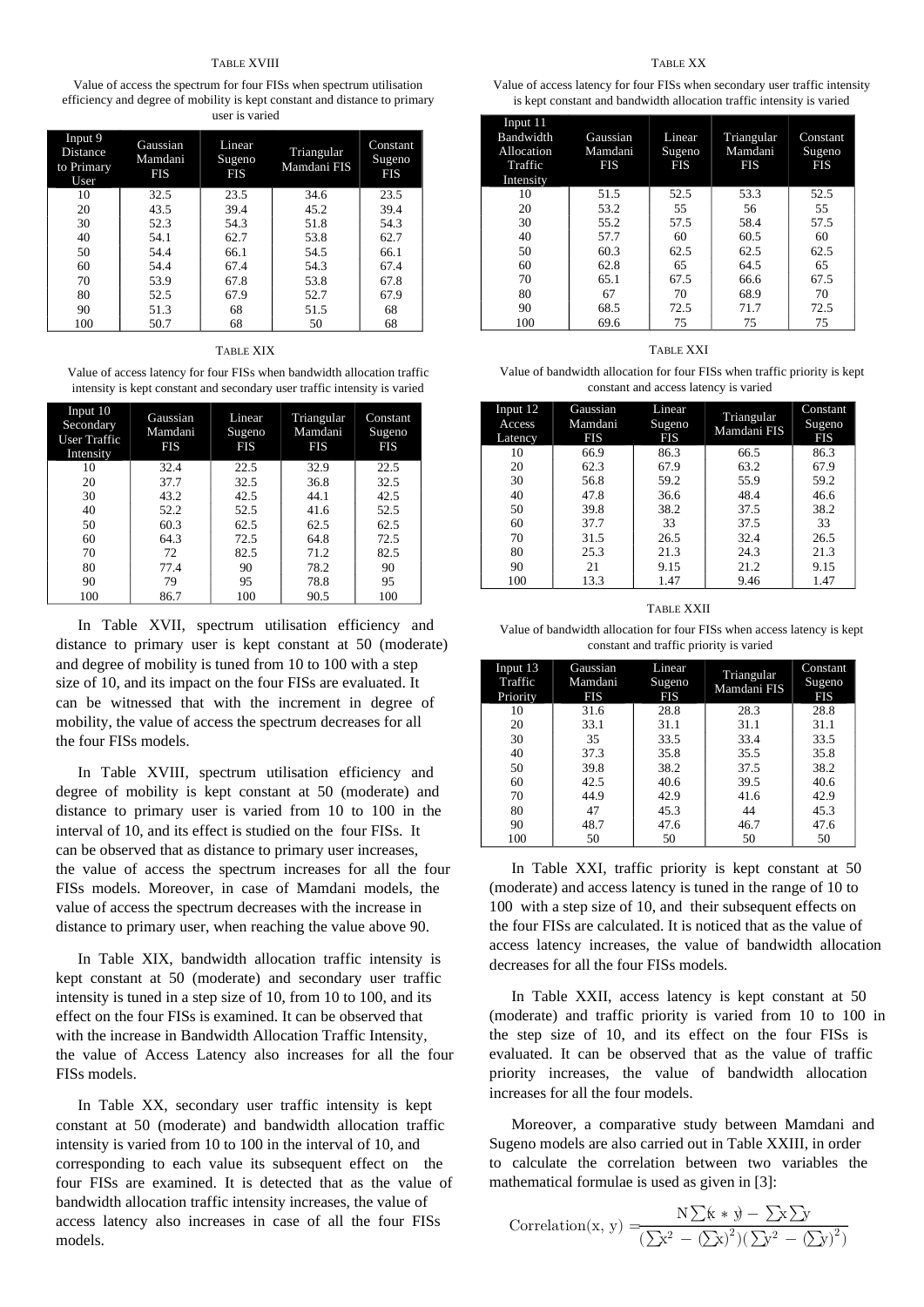TABLE XXIII

Correlation between different FIS models

| <b>Input Parameter</b>                                                                                | Gaussian and<br>Triangular<br>MF<br>Mamdani | Constant<br>and Linear<br>MF Sugeno | Gaussian<br>MF<br>Mamdani<br>and Linear<br>MF Sugeno |
|-------------------------------------------------------------------------------------------------------|---------------------------------------------|-------------------------------------|------------------------------------------------------|
| Signal strength                                                                                       | 0.987783                                    | 1                                   | 0.996981                                             |
| Spectrum Demand                                                                                       | 0.998153                                    | 1                                   | 0.989348                                             |
| Signal To Noise Ratio<br>(Signal to Interference<br>plus Noise Ratio) for<br><b>Channel Selection</b> | 0.993698                                    | 1                                   | 0.992469                                             |
| Signal To Noise Ratio<br>(Signal to Interference<br>plus Noise Ratio) for<br>Handoff                  | 0.998792                                    | 1                                   | 0.988249                                             |
| Interference                                                                                          | 0.998168                                    | 1                                   | 0.985673                                             |
| <b>Channel Quality</b>                                                                                | 0.997753                                    | 1                                   | 0.974367                                             |
| Susceptibility                                                                                        | 0.997683                                    | 1                                   | 0.965043                                             |
| <b>Spectrum Utilisation</b><br>Efficiency                                                             | 0.99703                                     | 1                                   | 0.834503                                             |
| Degree of Mobility                                                                                    | 0.997396                                    | 1                                   | 0.911509                                             |
| Distance to Primary<br>User                                                                           | 0.997433                                    | 1                                   | 0.93538                                              |
| Secondary User<br><b>Traffic Intensity</b>                                                            | 0.982894                                    | 1                                   | 0.997091                                             |
| <b>Bandwidth Allocation</b><br><b>Traffic Intensity</b>                                               | 0.987463                                    | 1                                   | 0.995823                                             |
| <b>Access Latency</b>                                                                                 | 0.997389                                    | 0.992884                            | 0.976432                                             |
| <b>Traffic Priority</b>                                                                               | 0.990073                                    | 1                                   | 0.997219                                             |

Here x and y are the two values from respective models taken for comparison.  $\sum x$  is the summation of variable x and  $\sum y$  is the summation of variable y. Similarly,  $\sum x^2$  is the summation of squared values of variable x and  $\sum y^2$  is the summation of squared values of variable y. N is the number of data samples taken which are 10 in our case. The comparison between Mamdani and Sugeno model is performed in the present work in three different cases as given below:

- 1. Comparison between Gaussian Mamdani FIS and Triangular Mamdani FIS.
- 2. Comparison between Constant Sugeno FIS and Linear Sugeno FIS.
- 3. Comparison between Gaussian Mamdani FIS and Linear Sugeno FIS.

It is observed from Table XXIII that, it is clear that the for each input variable correlation value is very close to 1 in most cases, that means the respective models are highly correlated to each other. Therefore, the models can be used interchangeably.

# VI. CONCLUSION

To summarise, with this we can infer the following conclusion from the tables/figures presented above:

- 1. In Mamdani FIS, Gaussian MF as input gives closer expected value than Triangular MF, and it is clearly observable from Table IX–XXII. Furthermore, on the basis of above observation it may be concluded that Gaussian MF as input is better choice than Triangular MF as input.
- 2. In Sugeno FIS, Linear MF and Constant MF gives almost same value, which can be observed from Table IX–XXII. Considering the defuzzification process for both linear and constant MFs for all 13 inputs, it can be

safely concluded that both Constant and Linear MF gives the same output value. Therefore, a Sugeno FIS will have very little effect when a particular MF is preferred for output over other MF (either Linear MF or Constant MF).

- 3. A high correlation (>0.95) is observed between Mamdani and Sugeno FIS, and it is evident that these FIS can be used interchangeably as it can be seen in Table XXIII.
- 4. Sugeno FIS is computationally more efficient than Mamdani for over 100 rules, as depicted in Table II. It is noticed that for smaller FIS (up to 30) rules, both FIS can be used interchangeably.
- 5. It is demonstrated through Table IX–XXII that Sugeno FIS is more accurate than Mamdani FIS, when we are varying the value of one parameter and keeping the other parameter values constant. In addition to that Sugeno FIS is more dynamic than Mamdani FIS to the input parameters, and offer more crisp output. However, the output behaviour of Mamdani FIS is more consistent than Sugeno FIS.
- 6. Gaussian MF has smoother curves for both line and surface plots than Triangular MF which is desirable in real life to maintain consistency.

It can be concluded based on the above discussed inferences, Mamdani and Sugeno FIS have high correlation, and in case of Mamdani FIS Gaussian MF as output is a better option than Triangular MF as output. Moreover, Sugeno FIS is a better option when computational time and accuracy is a factor and Mamdani FIS is a better option when consistency is a factor.

Therefore, as both the FIS have their own set of advantages and disadvantages so the selection between Sugeno FIS and Mamdani FIS depends on the application requirement.

# VII. FUTURE WORKS

There are various defuzzification techniques for Mamdani FIS, like

- 1. Centroid Method
- 2. Max membership principle: (Also known as the height method)
- 3. Max-membership principal
- 4. Weighted average method
- 5. Mean-max membership (Middle of maxima)
- 6. Center of sums
- 7. Center of Largest area
- 8. Largest of Maximum
- 9. Smallest of Maximum
- 10. Bisector Method

Out of which in the proposed work centroid method is used to evaluate crisp output. Furthermore, to implement the FIS in real world, it requires a careful approach in obtaining the real training data for training FIS and choosing the most appropriate defuzzification technique, as there is no generality in choosing defuzzification technique in different contexts and situations. Therefore, choosing a defuzzification technique will be possible only with real training data, and not with hypothetical data.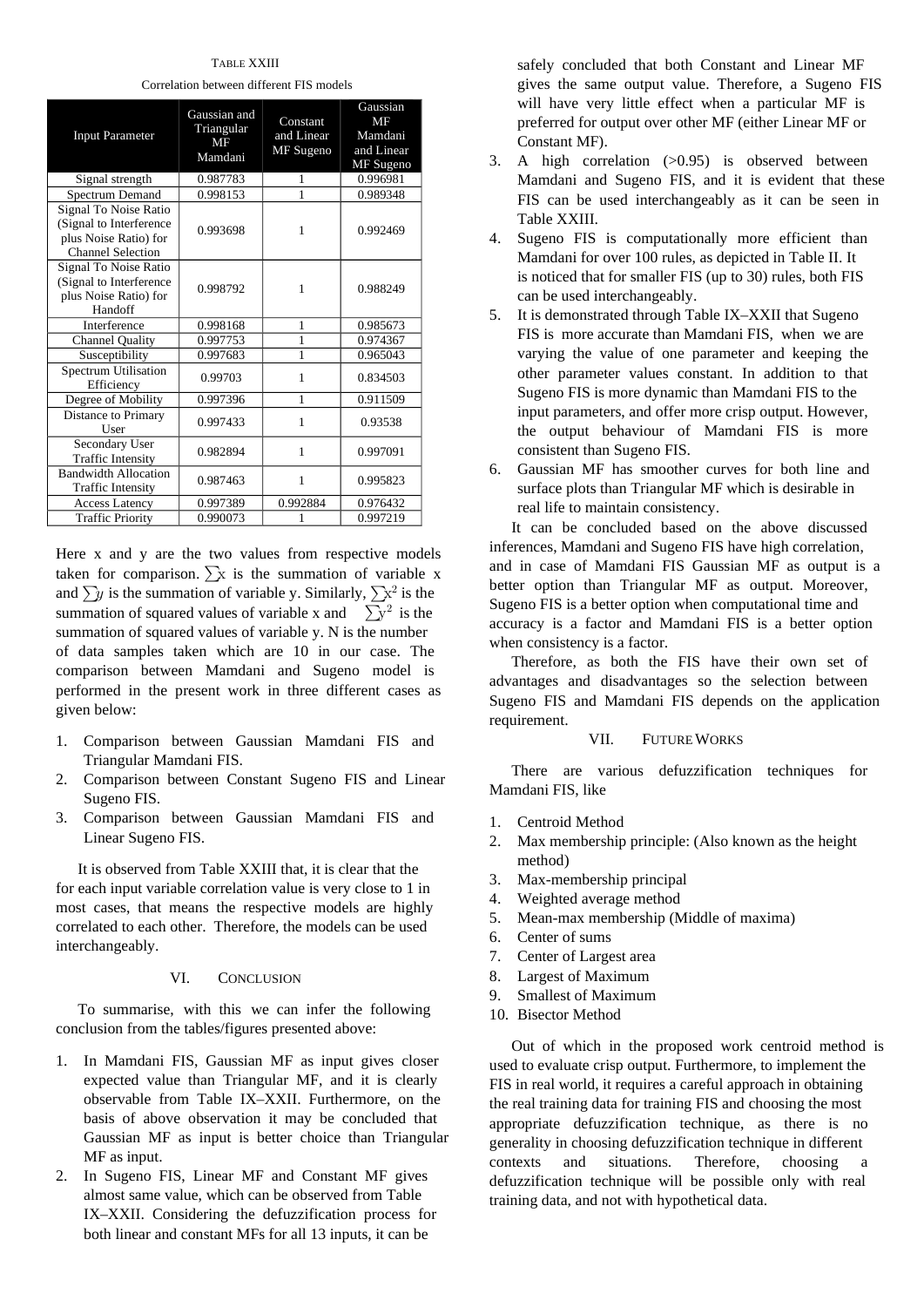In addition to that, these different FISs can be joined to create a Fuzzy Neural Network, which can be further applied to implement the properties of Neural Networks for gaining more spectral utilisation and enhancing spectral efficiency

## **REFERENCES:**

- [1] Haykin, Simon. "*Cognitive radio: brain-empowered wireless communications*." IEEE journal on selected areas in communications 23.2 (2005): 201-220.
- [2] Mitola, Joseph, and Gerald Q. Maguire. "Cognitive radio: making software radios more personal." *IEEE personal communications*6.4 (1999): 13-18.
- [3] Yucek, Tevfik, and Huseyin Arslan. "A survey of spectrum sensing algorithms for cognitive radio applications." *IEEE communications surveys & tutorials* 11.1 (2009): 116-130.
- [4] Wang, Yang, and Yanyan Chen. "A comparison of Mamdani and Sugeno fuzzy inference systems for traffic flow prediction." *Journal of computers* 9.1 (2014): 12-21.
- [5] Kaur, Arshdeep, and Amrit Kaur. "Comparison of fuzzy logic and neuro-fuzzy algorithms for air conditioning system." *International journal of soft computing and engineering* 2.1 (2012): 417-20.
- [6] Shleeg, Alshalaa A., and Issmail M. Ellabib. "Comparison of mamdani and sugeno fuzzy interference systems for the breast cancer risk." *International Journal of Computer, Information Science and Engineering* 7.10 (2013): 387-391.
- [7] Zaher, Hegazy, Abd Elfattah Kandil, and Raafat Fahmy. "Comparison of mamdani and sugeno fuzzy inference systems for prediction (with application to prices of fund in egypt)." *British Journal of Mathematics & Computer Science* 4.21 (2014): 3014.
- [8] Jain, Kavita, and Abhisek Soni. "Comparision of Mamdani and Sugeno Fuzzy Inference System for Deciding the Set Point for a Hydro Power Plant Dam Reservoir Based on Power Generation Requirement." *International Journal of Engineering, Management & Sciences, ISSN* (2015): 2348- 3733.
- [9] Kansal, Vandna, and Amrit Kaur. "Comparison of Mamdanitype and Sugeno-type FIS for water flow rate control in a rawmill." *Int. J. Sci. Eng. Res* 4.6 (2013): 2580-2584.
- [10] "*Documentation.*" Fuzzy Logic Toolbox Documentation MathWorks India. MathWorks, n.d. Web.
- [11] G.J. klir and B.Yuan, "Fuzzy sets and fuzzy logic: Theory and application," *Prentice-Hall of India,Private Limited*, 2001.
- [12] Zadeh, Lotfi A. "Similarity relations and fuzzy orderings." *Information sciences* 3.2 (1971): 177-200.
- [13] Kumar, Deepak, and Pankaj Verma. "Comparative study of Mamdani & Takagi-Sugeno models for spectrum access in cognitive radio networks." *Computational Intelligence and Computing Research (ICCI(C), 2015 IEEE International Conference on*. IEEE, 2015.
- [14] Hassan, M., A. U. H. Sheikh, and Z. Ahmad. "CHANNEL SELECTION IN COGNITIVE RADIO USING FUZZY LOGIC." *Science International* 27.4 (2015).
- [15] Ahmed, Ejaz, et al. "*Fuzzy-based spectrum handoff and channel selection for cognitive radio networks*." Computer, Control, Informatics and Its Applications (IC3IN(A), 2013 International Conference on. IEEE, 2013.
- [16] Le, Hong-Sam T., and Hung D. Ly. "*Opportunistic spectrum access using fuzzy logic for cognitive radio networks*." Communications and Electronics, 2008. ICCE 2008. Second International Conference on. IEEE, 2008.
- [17] Kaur, Prabhjot, Moin Uddin, and Arun Khosla. "*Fuzzy based adaptive bandwidth allocation scheme in cognitive radio networks*." Knowledge Engineering, 2010 8th International Conference on ICT and. IEEE, 2010.
- [18] Zhang, Lili, Boon-Hee Soong, and Wendong Xiao. "An integrated cluster-based multi-channel MAC protocol for mobile ad hoc networks." *IEEE Transactions on Wireless Communications* 6.11 (2007).
- [19] Giupponi, Lorenza, and Ana I. Pérez-Neira. "Fuzzy-based spectrum handoff in cognitive radio networks." *Cognitive Radio Oriented Wireless Networks and Communications, 2008. CrownCom 2008. 3rd International Conference on*. IEEE, 2008.
- [20] Kovacs, Tim. "Genetics-based machine learning." *Handbook of natural computing*. Springer Berlin Heidelberg, 2012. 937- 986.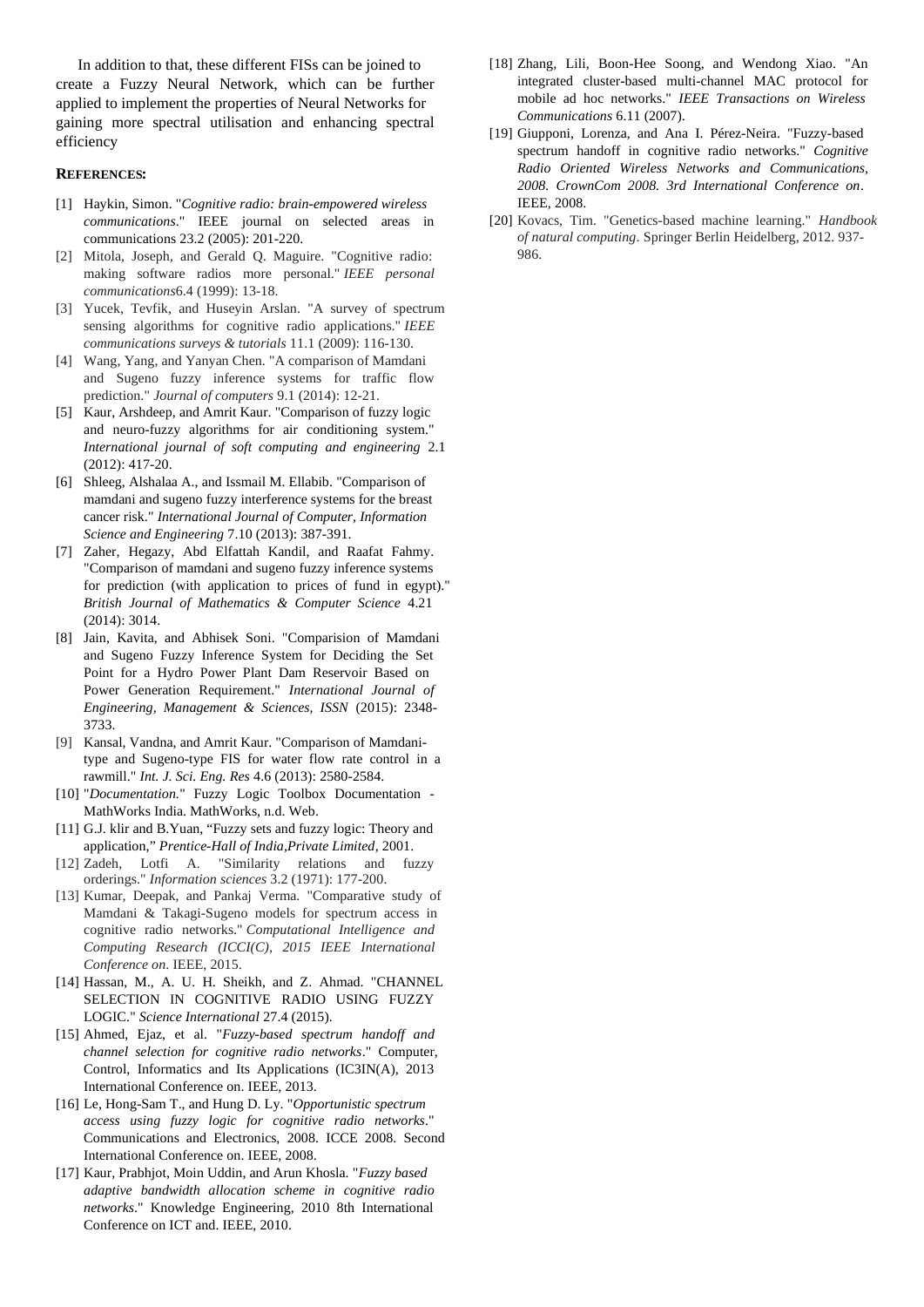

**Ashish Upadhyay** was born in Ghazipur, Uttar Pradesh, India in August 25 <sup>th</sup>, 1998. He did his schooling from D.A.V. Public School, Moonidih, Dhanbad, Jharkhand, India and is currently pursuing Bachelors from Dr. Shyama Prasad Mukherjee International Institute of Information Technology, Naya Raipur (IIIT-NR), Chhattisgarh, India. He is co-founder and co-ordinator of public speaking society, Antardhwani at IIIT-NR. His main research interests are Artificial Intelligence, Cognitive Science, Signal Processing, Machine Learning and their applications.



**Shashank Kotyan** was born in Indore, Madhya Pradesh, India in December 27 <sup>th</sup>, 1997. He did his schooling from Holy Cross Senior Secondary School, Raipur, Chhattisgarh, India and is currently pursuing Bachelors from Dr. Shyama Prasad Mukherjee International Institute of Information Technology, Naya Raipur (IIIT-NR), Chhattisgarh, India. He is co-founder and coordinator of public speaking society, Antardhwani at IIIT-NR. His main research interests are Artificial Intelligence, Cognitive Science, Signal Processing, Data Science and their applications in IoT. He is also a student member of IEEE affiliated in 2017.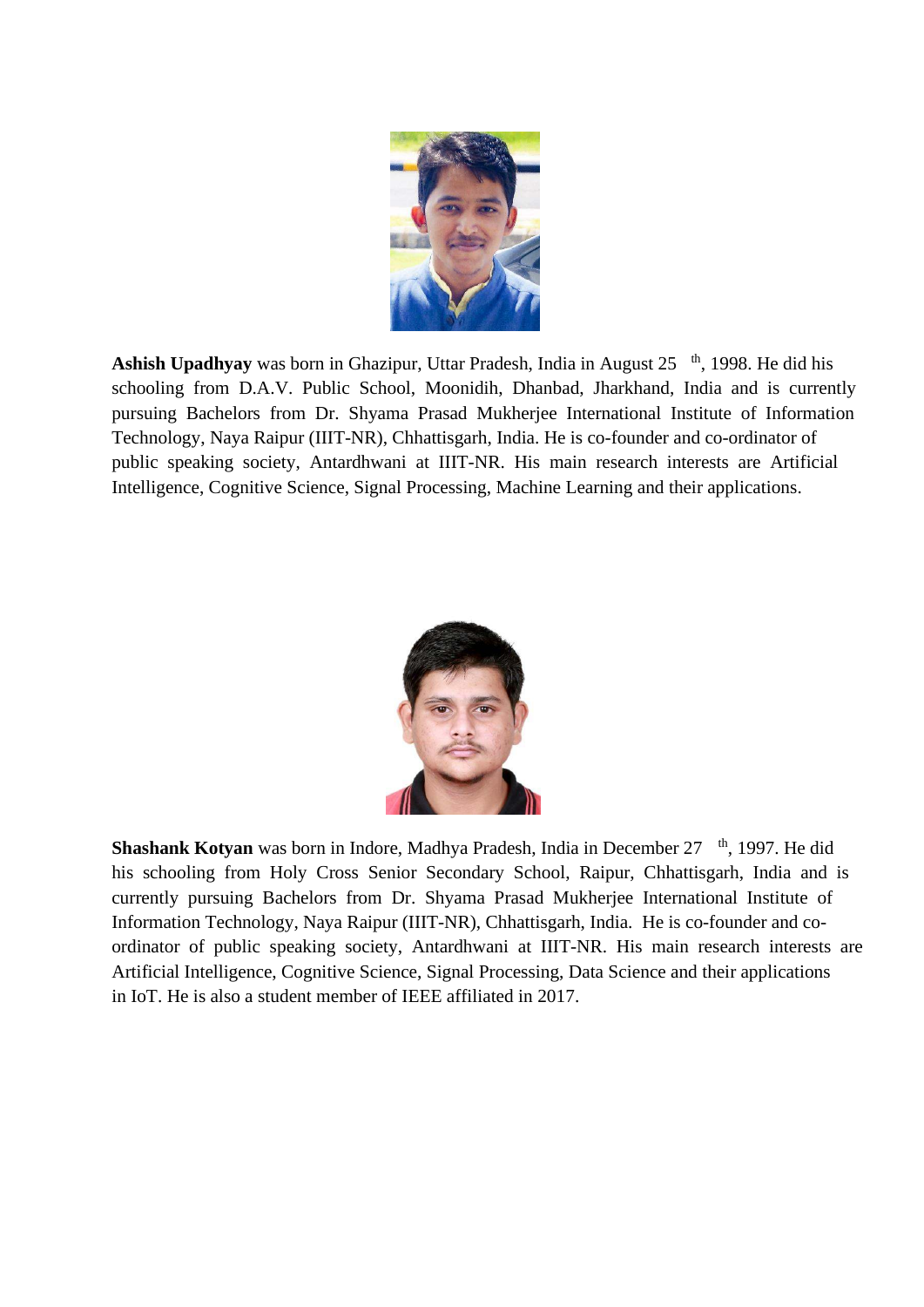

Shrivishal Tripathi is working as an assistant professor in International Institute of Information Technology, Naya Raipur. Prior to joining IIIT-NR, he was with BITS-Pilani, Hyderabad and NIIT University, Neemrana as an Assistant Professor. He has done his Ph.D. from Indian Institute of Technology Jodhpur in Electrical Engineering Department. He has received his M.E (Electronics and Electrical Communication) from PEC University of Technology, Chandigarh in 2011. He has published many papers in reputed Journals like IEEE Antenna and Wireless propagation Letters, Springer Wireless Personal Communication, IET Antenna and Propagation, IET Electronics Letters, Elsevier International Journal of Electronics and Communications, Journal of Electromagnetic Waves and Applications (Taylor and Francis), and Wiley's Microwave and Optical Technology Letters. Moreover, several papers presented in many IEEE international conferences (held in India and abroad).In addition to that he is an active reviewer of many reputed journals, and serve as TPC member for several reputed conferences organised in India and abroad. He reviewed many research fund proposal for various organisation/universities, too. He has organised many workshops in the areas of RF/Microwave and communication. He is a member of IEEE society and MTT society. His main research interest includes UWB Antenna, MIMO Antenna, Reconfigurable Antenna, SIW Antenna, Onbody BAN Communication, SAR Analysis, Cognitive Radio and RF/Microwave circuit design.



Sandeep Yadav is working as Assistant Professor in Indian Institute of Technology Jodhpur, Rajasthan, and received his PhD in Electrical Engineering from Indian Institute of Technology Kanpur in 2010. He is a recipient of SSI Young Scientist Award (2011), NI GSD Award (2012),